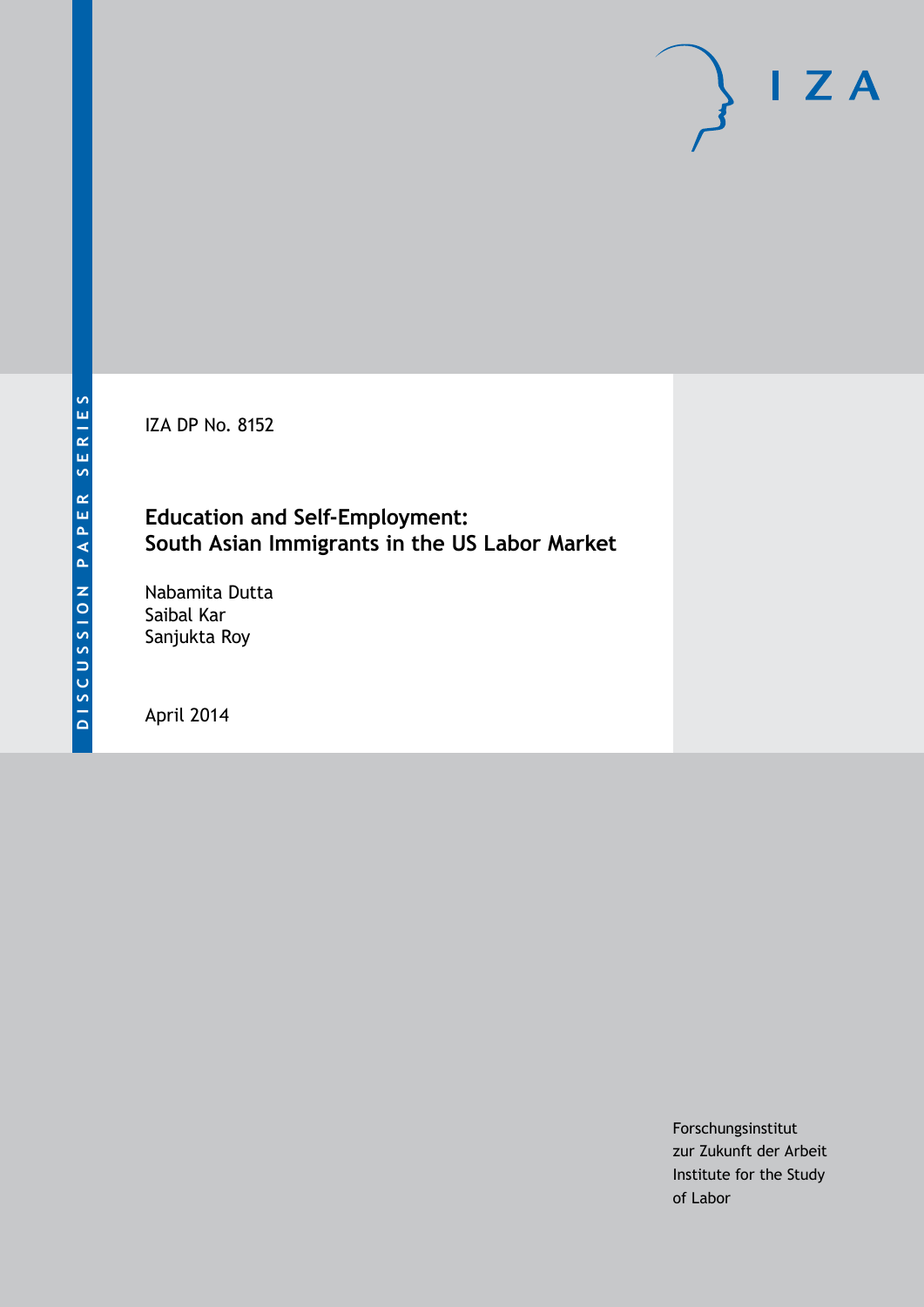# **Education and Self-Employment: South Asian Immigrants in the US Labor Market**

# **Nabamita Dutta**

*University of Wisconsin-La Crosse*

# **Saibal Kar**

*Center for Studies in Social Sciences, Calcutta and IZA*

# **Sanjukta Roy**

*World Bank*

# Discussion Paper No. 8152 April 2014

IZA

P.O. Box 7240 53072 Bonn Germany

Phone: +49-228-3894-0 Fax: +49-228-3894-180 E-mail: [iza@iza.org](mailto:iza@iza.org)

Any opinions expressed here are those of the author(s) and not those of IZA. Research published in this series may include views on policy, but the institute itself takes no institutional policy positions. The IZA research network is committed to the IZA Guiding Principles of Research Integrity.

The Institute for the Study of Labor (IZA) in Bonn is a local and virtual international research center and a place of communication between science, politics and business. IZA is an independent nonprofit organization supported by Deutsche Post Foundation. The center is associated with the University of Bonn and offers a stimulating research environment through its international network, workshops and conferences, data service, project support, research visits and doctoral program. IZA engages in (i) original and internationally competitive research in all fields of labor economics, (ii) development of policy concepts, and (iii) dissemination of research results and concepts to the interested public.

<span id="page-1-0"></span>IZA Discussion Papers often represent preliminary work and are circulated to encourage discussion. Citation of such a paper should account for its provisional character. A revised version may be available directly from the author.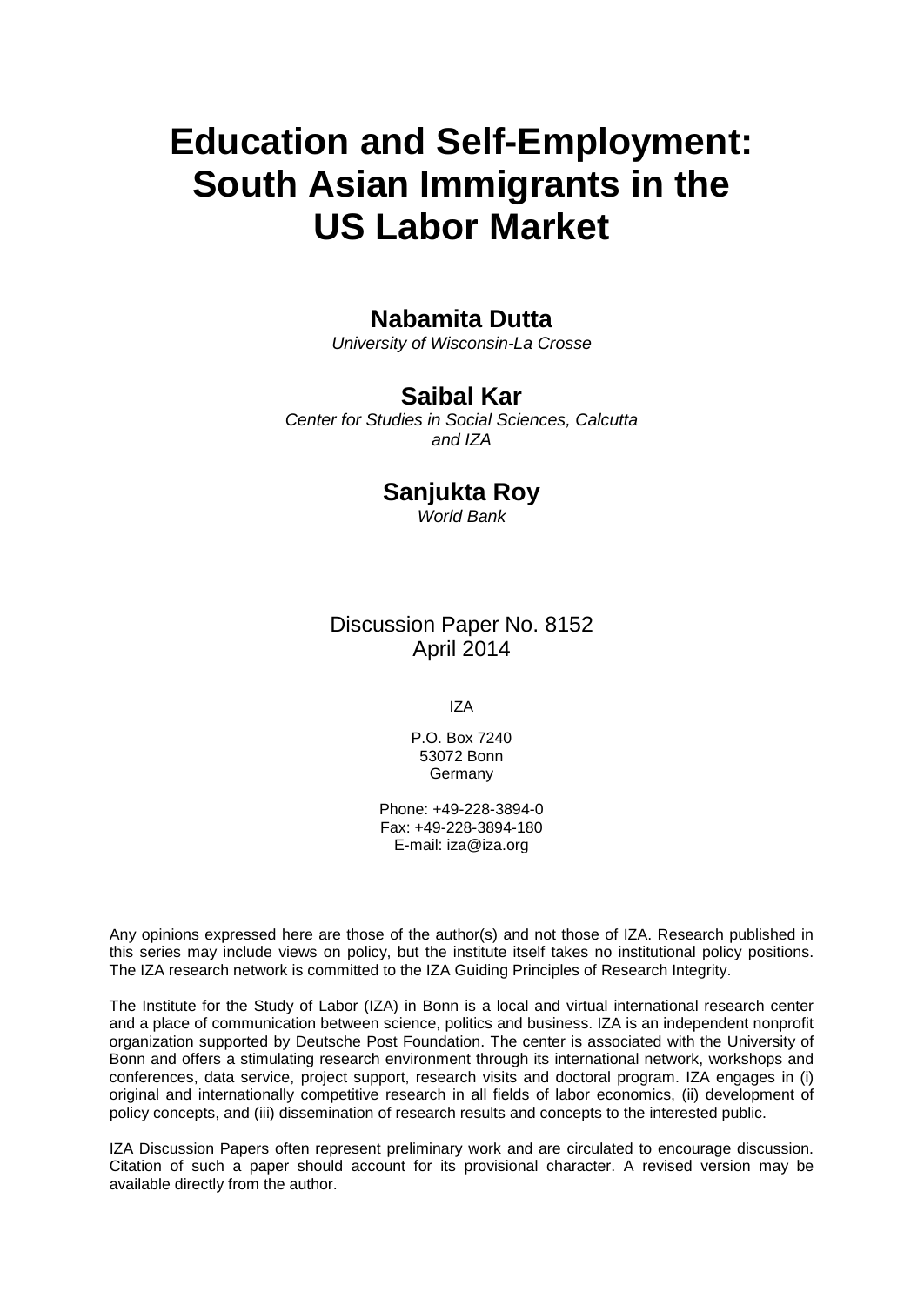IZA Discussion Paper No. 8152 April 2014

# **ABSTRACT**

# **Education and Self-Employment: South Asian Immigrants in the US Labor Market[\\*](#page-1-0)**

Does higher educational attainment lead to greater participation in self-employment? Available studies agree and disagree on this subject through various explanations. We invoke an empirical example from the experiences of immigrants moving from poor countries to rich countries. Further, we focus exclusively on the self-employment participation among south Asian immigration in the United States (using IPUMS Data), which the related literature has clearly neglected thus far despite long traditions of successful business ventures. We establish that higher educational attainment for immigrants from south Asia reduces the likelihood of being self-employed. In fact, a South Asian immigrant with higher educational attainment has 10% less chance of being self-employed than one without. In addition, we show that factors such as longer stay in USA and being a male, affect the likelihood of being self-employed positively. However, another interesting finding of our paper is that being a 'citizen immigrant' affects the probability of being self-employed positively. Though citizen immigrants with higher education attainment are less likely to choose self-employment, the probability is relatively higher in comparison to the non-citizen immigrant group with similar levels of education. This trend lends itself to a more than proportionate participation in selfemployment by the citizen immigrants and the difference with immigrant non-citizen group becomes statistically significant. These results have various static and dynamic implications for the native labor market in host countries.

JEL Classification: J11, J15, J24

Keywords: immigration, occupation, microdata, USA, South Asia

Corresponding author:

Saibal Kar Centre for Studies in Social Sciences, Calcutta R-1, B. P. Township Kolkata 700 094 India E-mail: Kar: [saibal@cssscal.org](mailto:saibal@cssscal.org)

The authors wish to thank Bernard Salanie for related suggestions. The usual disclaimer applies.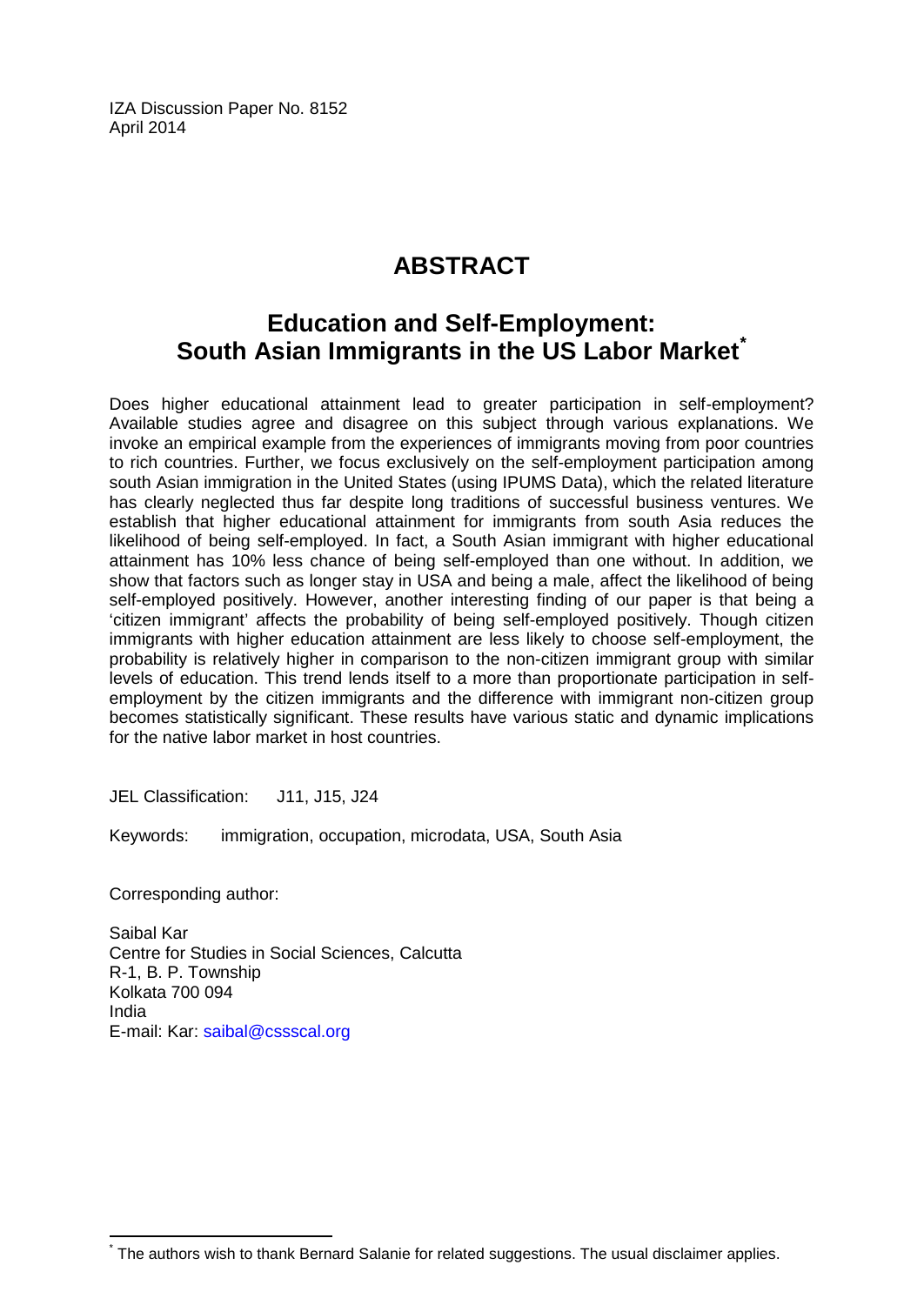#### **1. Introduction and Motivation**

A rich strand of literature has investigated occupational choice of various types of immigrants in the USA (to name a few, Fairlie and Woodruff, 2010 on Mexican-American entrepreneurship; Lofstrom and Bates, 2009 on Latina entrepreneurship; Patel and Vella, 2007; Chiswick and Taengnoi, 2007; Borjas, 2001 on general immigrants, whereas, Lunn and Steen, 2005 on Asian immigrants; and finally Bates, 1999 on Asian small business). Explanations of occupational choice can be based on several factors – education (see, Fairlie and Woodruff, 2010), skill, network effects, labor demand conditions and other exogenous shocks. In this paper, we focus on the occupational choice of South Asian immigrants in the United States of America. The paper focuses on two important questions. First, we are interested in analyzing the impact of educational attainments of an individual on the likelihood of choosing self-employment vis-à-vis wage earning. While a number of studies investigated such choices for different ethnic groups, hardly any of these focus on immigrants of South Asian origin (Bates, 1999 however show that many high skilled Asian immigrants are engaged in small scale businesses and personal services, but that is not restricted to South Asian types).<sup>1</sup> The research is important in light of the fact that the idiosyncratic aspects of native culture amidst the cultural pluralism in the sub-continent; the existence of considerable income and educational heterogeneity among South Asian immigrants; and the country-specific political and other factors that might have influenced migration may also be of considerable influence in the occupational categories chosen at the destination. This is in

<span id="page-3-0"></span> $1$  Cooray (2014) discusses the impact of unskilled migration and occupational choices on the GDP of the sending countries in South Asia. She finds that inward remittances impart a positive and robust effect on the GDP of south Asian countries.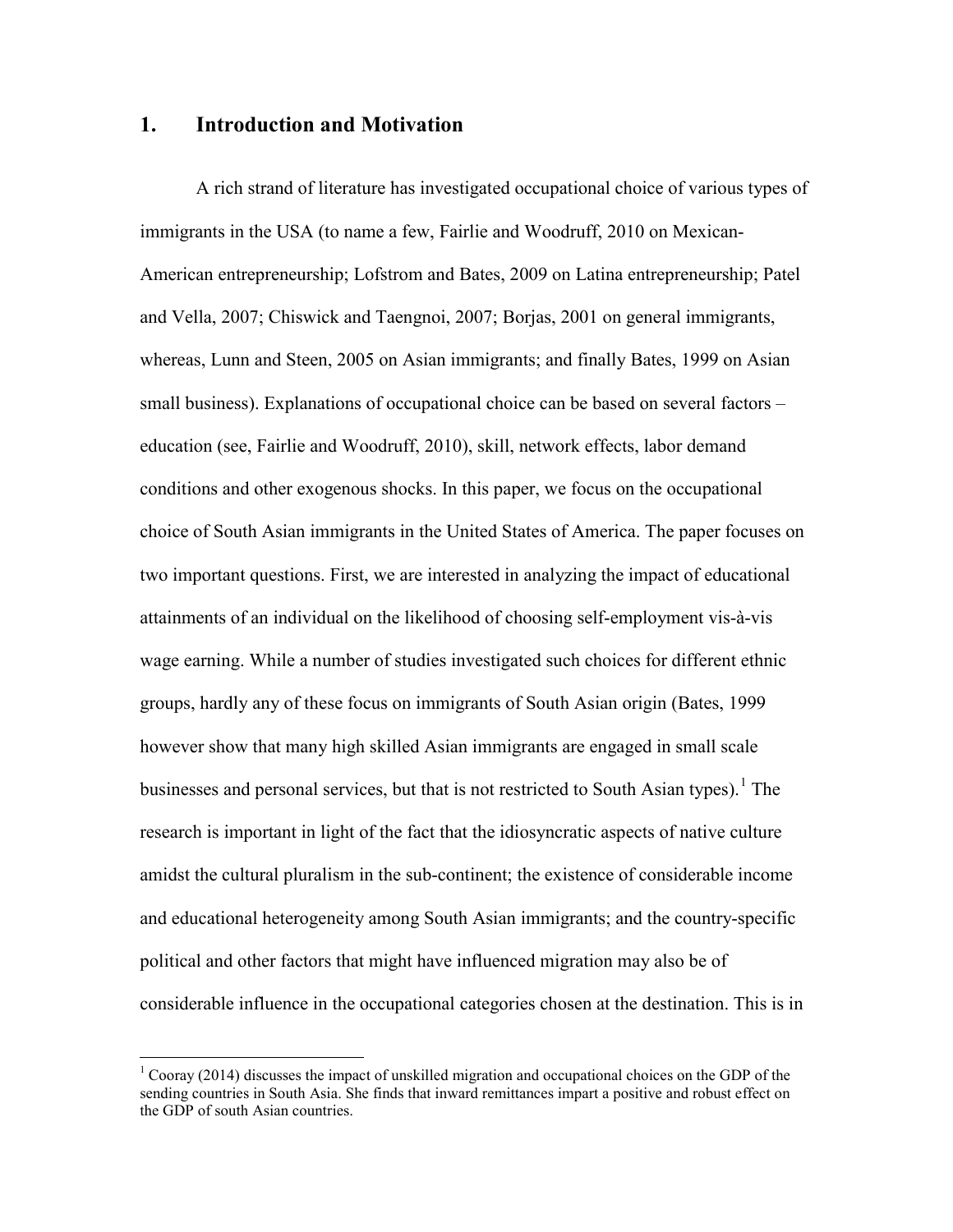addition to the fact that the number of immigrants arriving in the USA is quite large (at 37,547,315, by 2006 census they are the fourth largest group after Mexicans, Philippinos and Chinese). The share is approximately 5% of all immigrants. For Indian immigrants, one out of five are first generation; 75% of those originating in India have bachelor's degree and above and the rank of the population (immigrant) share changed from 42 in 1960 to 4 in [2](#page-3-0)006.<sup>2</sup> The factors that contribute towards migration and occupational choice of such immigrants may be significantly different from those originating in other parts of Asia, Africa or Latin America.

In this context, our second question pertains to whether the likelihood of choosing self-employment differs across the naturalized immigrants vis-à-vis the non-citizen immigrants of the South Asian origin. Once again, this question has both static and dynamic implications for the subject of economic and social assimilation of the immigrants with the dominant native structure, in the same vintage as the studies by Chiswick (1978), Carliner (1980), and more recently, a number of contributions by Constant, Gataullina and Zimmerman (2009, 2008, for the human capital aspects). Arguably, one route to faster income assimilation is entrepreneurship and selfemployment (see, Kar, 2009). We limit occupations to self-employment and employment as two mutually exclusive choices.

<span id="page-4-0"></span>The self-employment participation rates of such South Asian immigrants in the US have not been subject to much empirical curiosity, despite 'Patels', 'Singhs' and 'Khans' have been running various small and medium-sized businesses quite successfully for a long time. This omission is not the same everywhere, or for everybody, however. Studies on Canada by Bolaria and Bolaria (1983) offered detailed economic analysis of

 $2$  See, Terrazas (2008).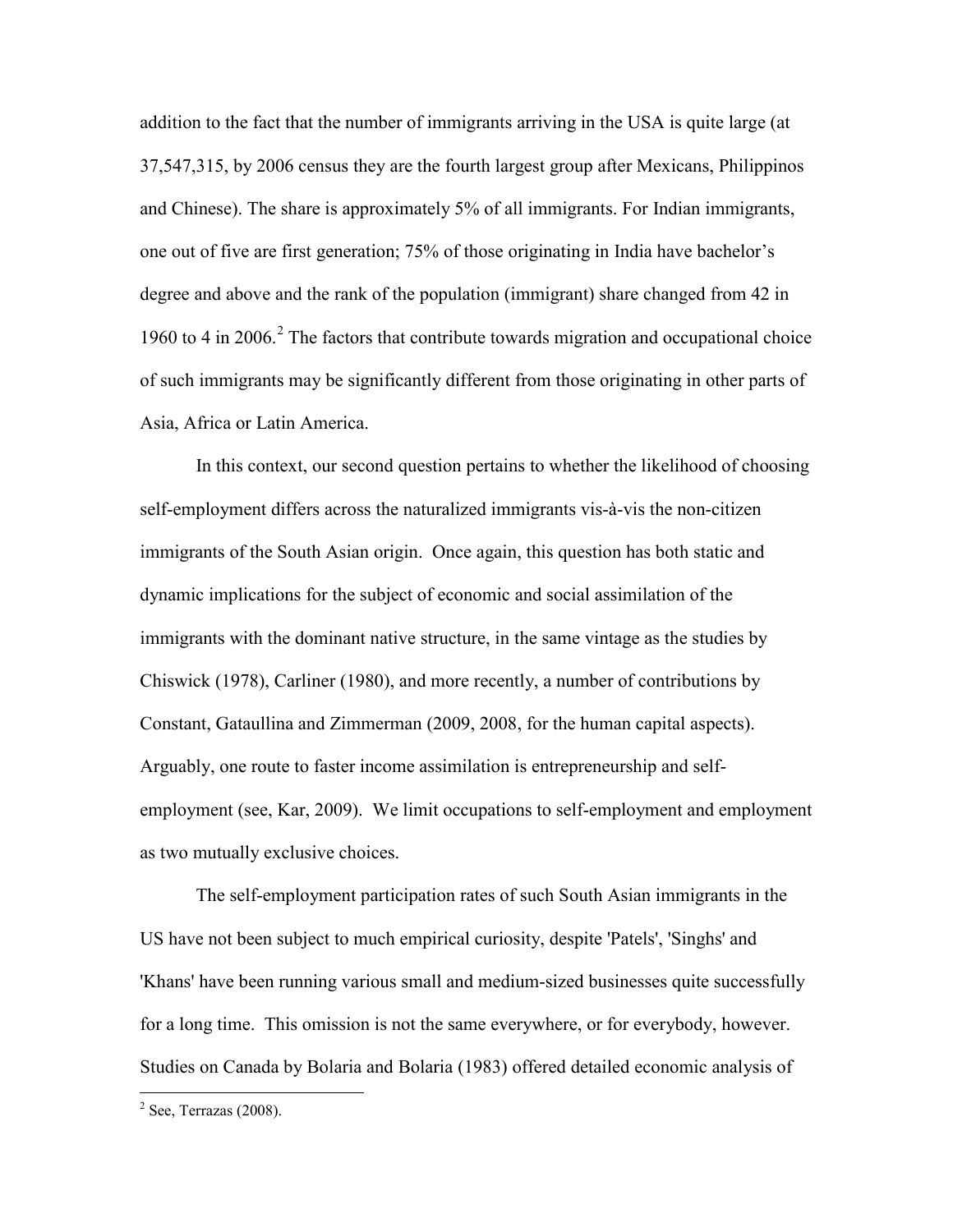Indian immigrants' occupational choices. On the other hand, Bates (1997), Fairlie and Mayer (1996) and Fairlie (2002) offer detailed account of the self-employment patterns among Chinese, Korean, even Lebanese immigrants as proportionately over-represented in self-employment in major cities in the US. The same set of studies also discusses Latino and Black entrepreneurship as control for establishing proportional overrepresentation among certain ethnic groups. The case for South Asian immigrants does not feature in such discussions. Based on this motivation and in order to fill the extant gap, we wish to explore the labor market outcome for immigrants originating in India, Pakistan, Sri Lanka, Bangladesh and Myanmar. The main variable of interest in this paper is the educational attainment of individuals. We narrow down the choice of occupation as an outcome of the educational attainment among South Asian immigrants and further investigate the variation in choices across citizen immigrants and non-citizen immigrants in the US.

In general, studies have previously dealt with educational attainment as a possible determinant of occupational choice (Fairlie and Woodruff, 2010; Sobel and King, 2008; Bernhardt 1994; De Wit, 1993; Evans and Jovanovic, 1989; Gill, 1988; Rees and Shah, 1986), such that, qualities like the managerial ability of an individual increases with education leading to higher probability of being self-employed. Also, educated workers tend to be better informed and, thus, will have a comparative advantage in judging selfemployment opportunities (Rees and Shah, 1986; Borjas and Bronars, 1989; Evans and Leighton, 1989). On the other hand, it seems that education may not have any impact on self-employment choices and, actually, higher educational attainment may lower the probability of being self-employed (See, Lentz and Laband, 1990; De Wit, 1993). They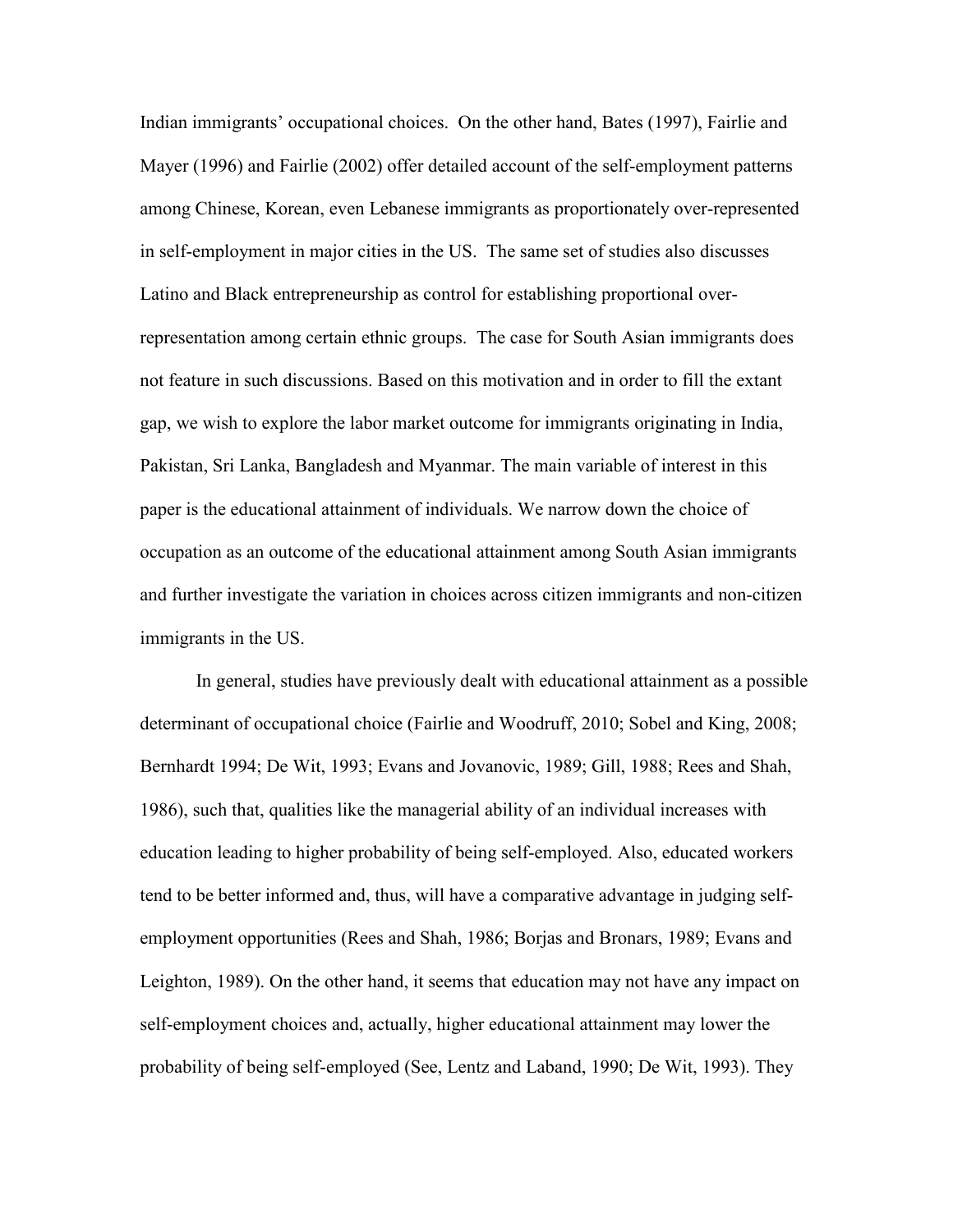argue that formal education does not necessarily make good entrepreneurs and, in fact, high levels of education may 'facilitate entry into wage earning'. Our paper therefore aims to contribute to this rather general debate in labor economics by using the selfemployment choice by South Asian immigrants in USA as an example.

We use probit specifications to test our hypothesis. Our results prove the alternative at least as far as the occupational choice of the immigrants from South Asia is concerned. Higher educational attainment for this group reduces the likelihood of being self-employed. In other words, a South Asian immigrant with higher educational attainment has 10% less chance of being self-employed than one without. Further, our analysis shows that factors like spending longer years in USA and being a male, affect the likelihood of being self-employed positively. Yet, another interesting finding of our paper is that being a 'citizen immigrant' affects the probability of being self-employed positively vis-à-vis wage earning. Though citizen immigrants with higher education attainment are less likely to choose self-employment, the probability is relatively higher in comparison to the non-citizen immigrant group with similar levels of education. We consider *proportion tests* to address our second question. We find that proportion of selfemployed individuals among immigrant-citizen group is higher than proportion of selfemployed among immigrant non-citizen group and the difference is statistically significant. The results hold for the higher education group – group of individuals with a college degree or higher.

Section 2 presents a brief literature review and builds up the hypothesis. Section 3 explains the data used in the paper. Section 4 lays out the empirical methodology and the benchmark results. Section 5 offers robustness analysis and Section 6 concludes.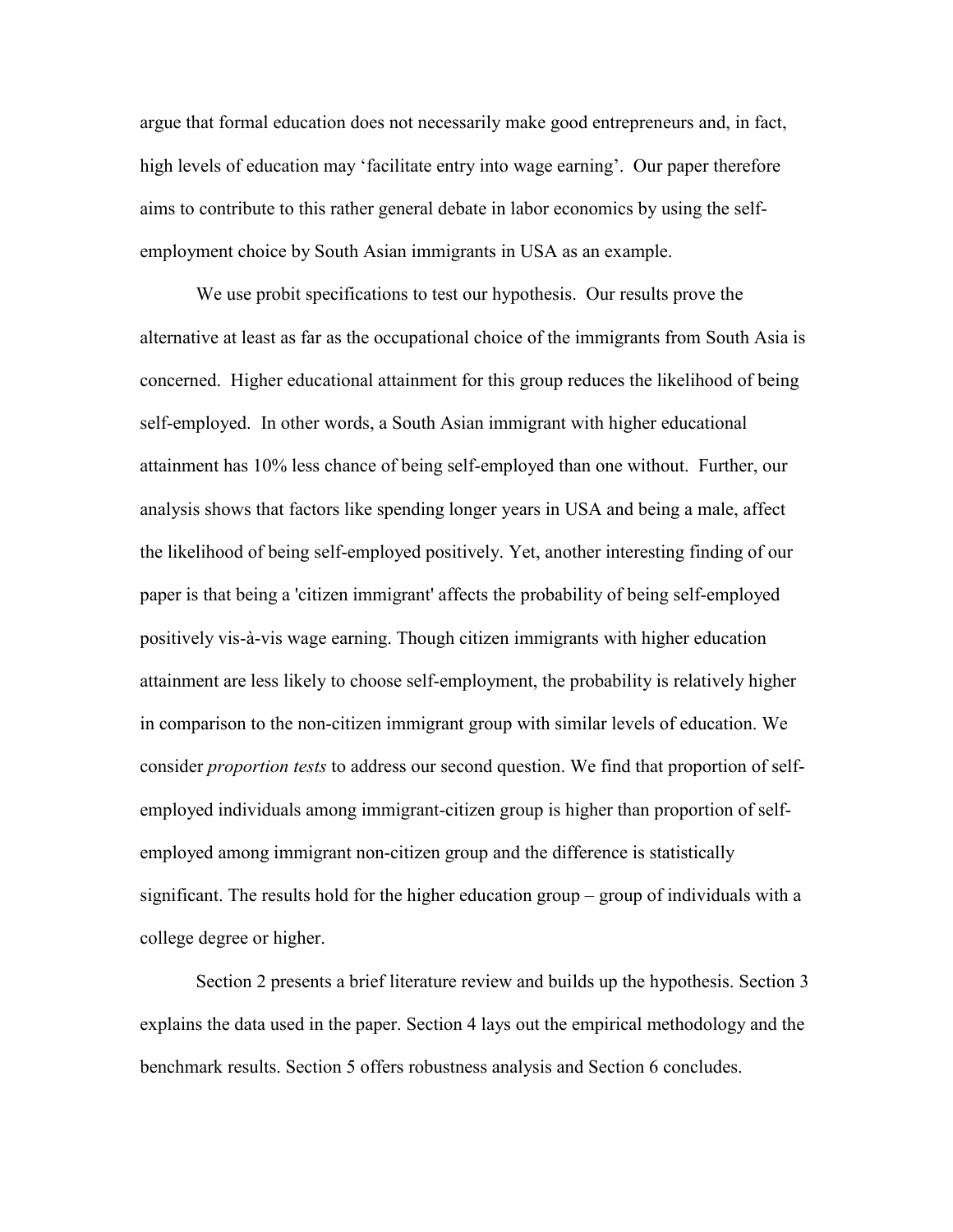#### **2. Self-employment as an occupational choice**

An extensive literature already explores self-employment as an occupational choice for different groups. Becker (1984) and Bearse (1984) for example, investigate the self-employment rates for blacks and whites respectively.<sup>[3](#page-4-0)</sup> The usual direction such analysis takes is also about comparing the self-employment participation among the immigrants in the US, of which large number of Hispanics, Asians and Eastern Europeans constitute the dominant group. In this respect Borjas (1986) noted a rapid increase in self-employment rates among unskilled immigrants moving to the US. It seemed mainly an outcome of the relative decline in opportunities in the salaried unskilled sector.

Self-employment of skilled immigrants is, however, explained differently. Considering education as a measure of skill, many researchers have found that higher levels of education increase the probability of self-employment. Both Borjas (1986) and Bearse (1984) found years of completed education to be positively related to the probability of being self-employed. In terms of earnings also, there is a positive correlation between higher education and higher self-employment returns (Bates, 1985; Brock and Evans, 1986; Lazear and Moore, 1984). Bauman (1988) and Evans and Leighton (1987), moreover, found that the impact of education on self-employed earnings

<span id="page-7-0"></span><sup>&</sup>lt;sup>2</sup><br>3  $B^3$ Becker (1984) uses CPS data to estimate black participation in self-employment. Blacks are less likely to be self-employed on average, and between 1975 and 1983 the percentage dropped from 5.5 to 3.8. Black self-employed workers are concentrated in sales, services, farming, operator, fabricator, laborer etc. White self-employed individuals are more likely to be in managerial, professional, and technical areas. Also see low self-employment participation among Mexican immigrants compared to non-Latino whites (Fairlie and Woodruff, 2010) explained largely by lack of education.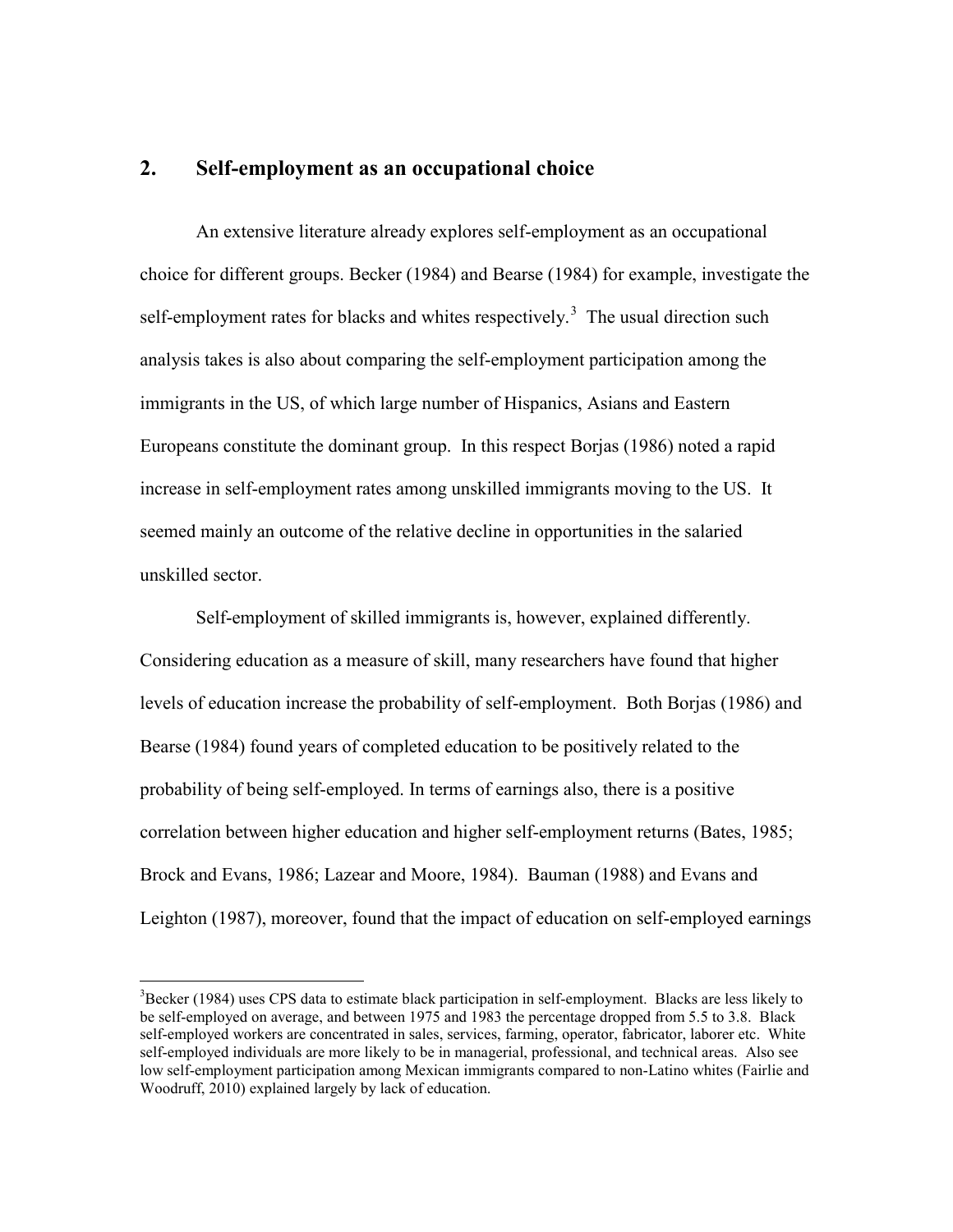was generally greater than the impact of education on wage earnings.

Many empirical studies have shown that self-employment rate among immigrants vis-à-vis the native born is higher in North America, Western Europe and other developed countries(Clark and Drinkwater, 2000; Bates, 1997; Li, 1997; Yuengert, 1995; Fairlie and Meyer, 1996, 2003; etc., for USA and UK; Razin, 1992, a case study for Israel with respect to Asian, African, East European and N. American immigrants; Kidd, 1993 for Australia etc).<sup>[4](#page-7-0)</sup> All of these studies emphasize that in many rich countries, immigrants as well as ethnic minorities are proportionately over-represented in self-employment; i.e. the immigrant self-employment rate exceeds that of the native population. Of course, there are a number of other explanations for high rate of minority and immigrant selfemployment in these countries. They include, labor market discrimination (Borjas and Bronars, 1989; Fairlie 1996, etc.), enclave effects and language proficiency (Borjas, 1986, although lacks support from later studies *viz.* Clark and Drinkwater, 2000; Yeungert, 1995, etc), and source country cultural traits (Bonacich and Modell, 1981; Bates, 1997; Borjas, 1987; Constant and Zimmerman, 2006; Duleep and Regets, 1997; Fairlie, 2005; Funkhouser and Trejo, 1995; LaLonde and Topel, 1992; Light, 1984).

### **3. The Data Source**

Our primary data source for the paper is the Integrated Public Use Microdata Series (IPUMS) database. This database is published by the Minnesota Population Center, University of Minnesota. The unit of analysis for our paper is an individual who is South Asian by origin living in the United States. We consider both citizen immigrants

<span id="page-8-0"></span> $\frac{1}{4}$ <sup>4</sup>Fairlie (1996), for example, shows that the Korean American men and women have self-employment rates of 27.9 and 18.9 %, respectively, and followed by Lebanese immigrants and so on. Kidd (1993) shows that among skilled Australian immigrants (collegiate), self-employment rate exceeds that of natives.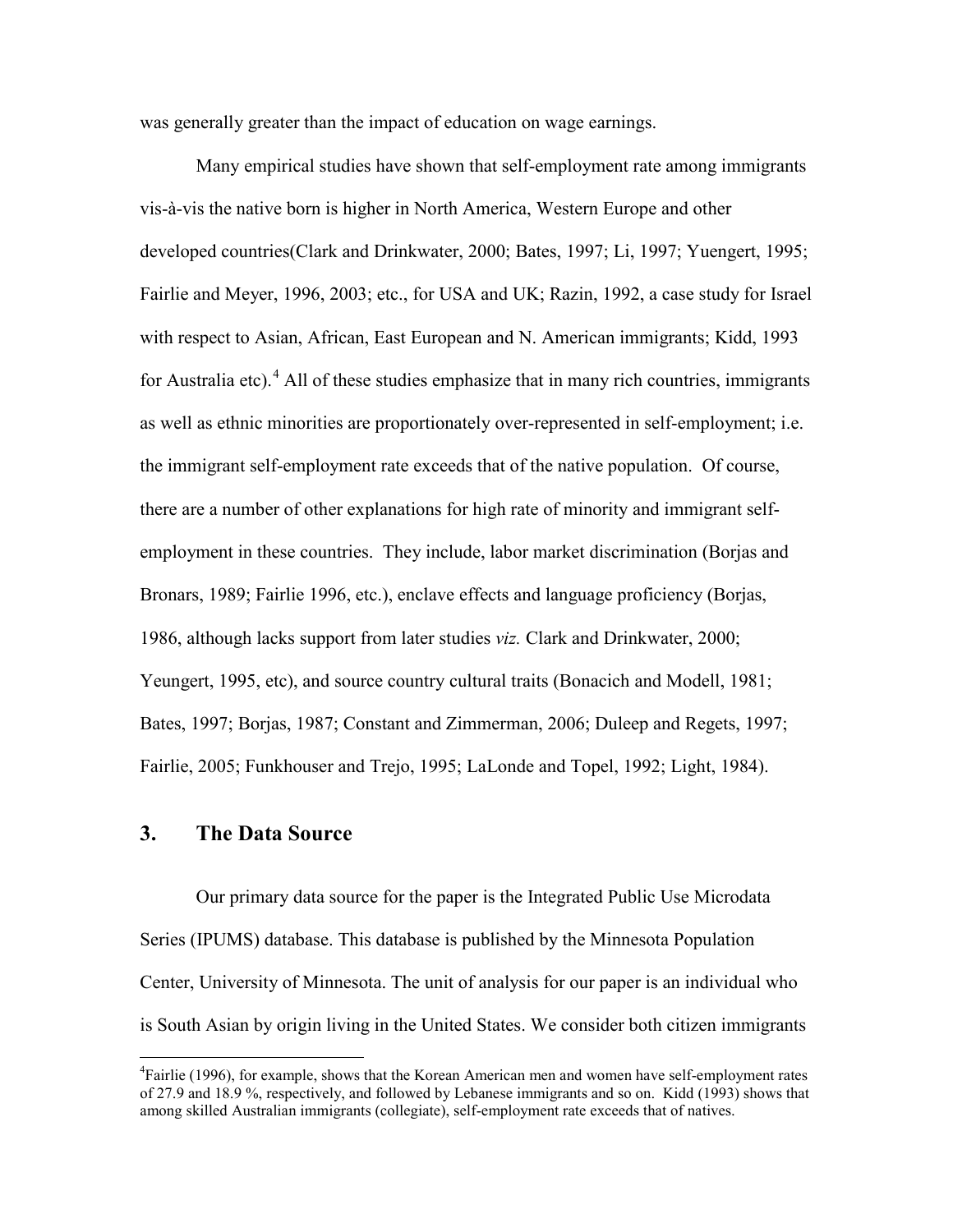and non-citizen immigrants. For our benchmark analysis, we start with the most recent available time period in the sample – 2009. As part of robustness analysis, we have considered past years – 2007 and 2005.Our sample of South Asian Immigrants includes primarily Indians (the exact figures are provided later). The percentage of population from the neighboring countries - Bangladesh, Pakistan, Sri Lanka and Burma (Myanmar) -- is relatively small. For the year 2009, we have a sample of 20,464 individuals.

#### **3.1. Dependent or Outcome Variable**

Our primary objective in the paper is to explore the occupational choice of South Asian immigrants in the United States in terms of an individual choosing wage earning or self-employment. The variable labeled 'class of worker' from the census data provides us with this information. Our dependent variable is a dummy indicating if an individual,  $\mathbf{i}$ , is self-employed or a wage earner. The next sub-sections talk about the determinant of occupational choice (being self-employed) that has been considered in the extant literature.

#### **3.2. Independent Variable of Interest**

The predominant independent variable of interest in our model is the educational attainment of an individual. We are interested in exploring the impact of educational attainment on the decision of an individual of being self-employed. The variable 'EDUC' provides us specific details about education attainment of an individual based on certain categories. The specific categories are no schooling, nursery to grade 4, whether an individual completed grades<sup>[5](#page-8-0)</sup> 5, 6, 7 or 8, 9, 10, 11 and 12, the years of college completed ( $1<sup>st</sup>$  year of college,  $2<sup>nd</sup>$  year of college,  $3<sup>rd</sup>$  year of college or  $4<sup>th</sup>$  year of

<span id="page-9-0"></span> $5$  The completion of grades 5, 6,7 and 8 are grouped together and the rest are given as separate categories.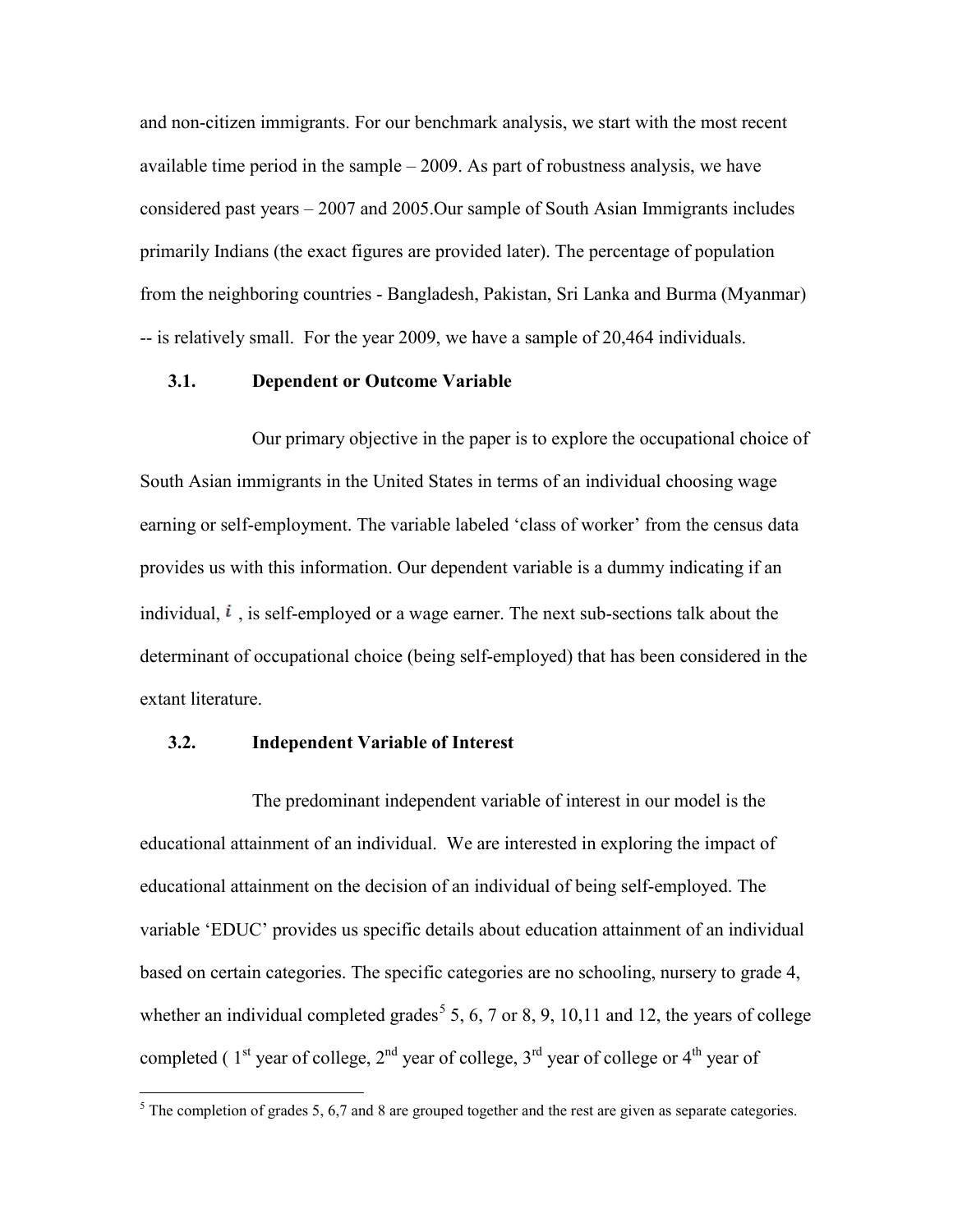college) and finally whether the individual attended 5 plus years of college. We construct an ordered dummy variables that takes the following values – takes the value 0 if the individual has up to  $8<sup>th</sup>$  grade of education, takes the value 1 if the individual educational attainment is between  $8<sup>th</sup>$  grade and 2 years of college and finally takes the value 2 if the individual has attained more than 2 years of college education.

#### **3.3. Other variables**

Following the standard literature, we consider other variables that can be potential determinants of occupational choice for an individual. We consider demographic variables like age and sex of the individual. Age is an important determinant since it helps to build up the much needed experience that is critical for being self – employed (Destré and Henrard, 2004) . As pointed out by Kidd (1993), age brings in capital accumulation that helps to reduce this risk associated with self – employment due to greater variation in earnings. Other studies also confirm the positive association between age and the probability of being self-employed (Huyette, 1997; Van Praag and Van Ophem, 1995). Other studies like Rees and Shah (1986) however, show that the older population might be more averse to risk and thus, age might have a negative impact as well. Following Constant and Zimmermann (2003), we also consider a dummy stating if the individual is a male or not. They claim that other than differences in personal tastes on choice of employment, there should be no differences across genders in a 'world of equal opportunity'.

We, further, control for the years spent by an immigrant in the host country, USA. We anticipate that higher number of years in USA will make an individual well informed about self-employment opportunities and will also favor capital accumulation and thus,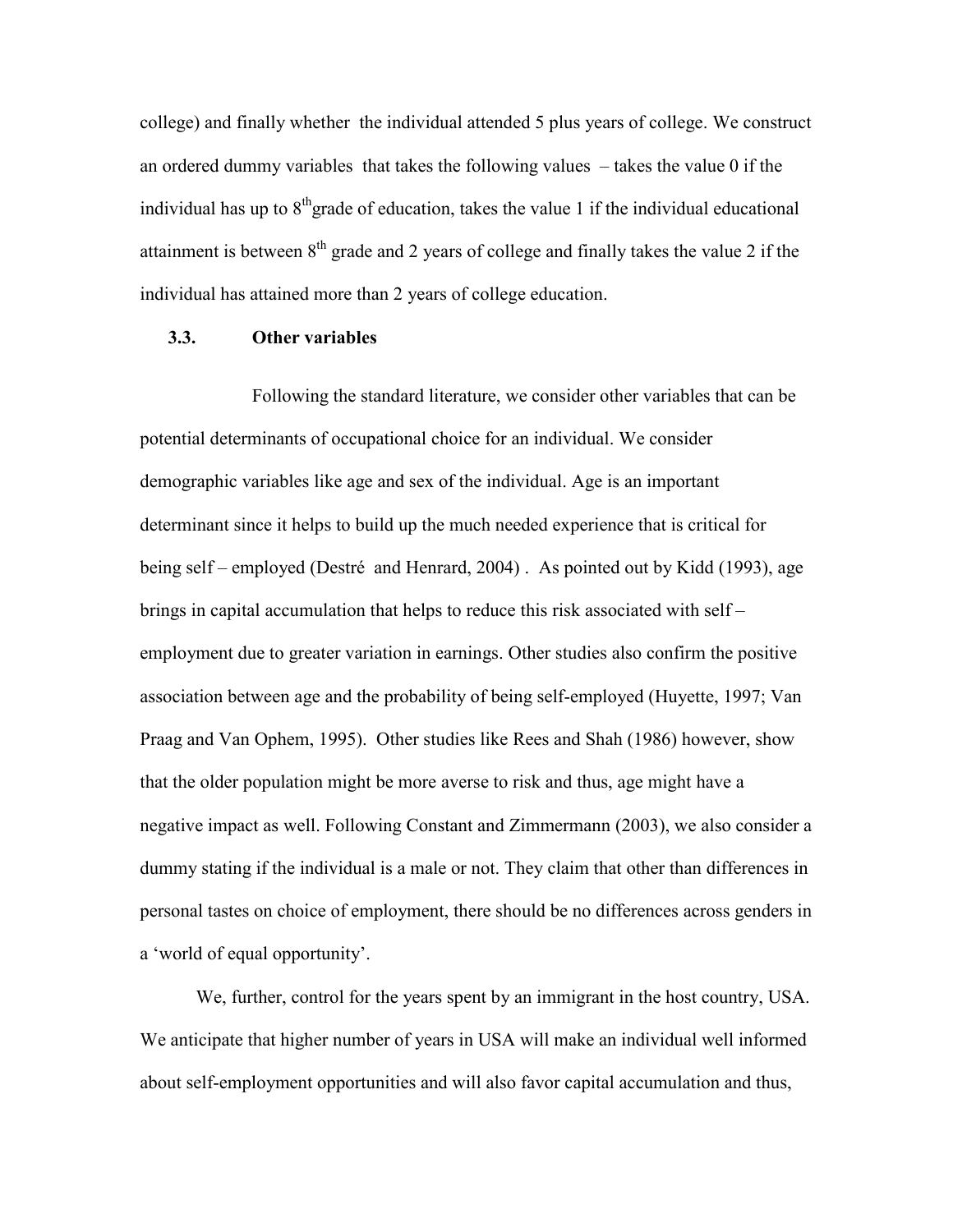she should be more efficient in making her occupational choices. Initial years in a foreign land create greater information asymmetry. Additionally, for similar reasons, we control for citizenship status of an individual – whether naturalized or born of American parents. Being a citizen will ease the credit constraints and will also reduce the information asymmetry, both of which are critical factors for the occupational choice of immigrants. Since citizens will have to deal with less information asymmetry and face better circumstances in terms of credit constraints, they will also have a positive attitude towards risk taking and thus, will prefer self employment. Studies have shown that positive attitude towards risk taking enhances the probabilities of being self employed (See, Kan and Tsai, 2006; Fairlie, 2002; Cramer et al., 2002; Hundley, 2000; Hamilton, 2000). We also control for the family size and number of children. According to Dolton and Makepeace (1990), individuals with children are less prone to become self-employed since they are likely to be risk-averse. Finally we also control for the head of the household in our specifications.

#### **4. Methodology and Benchmark Results**

#### **4.1. Characteristics of the Benchmark Sample**

Table 1A provides the characteristics of our benchmark sample – the 2009 sample. The table provides the number of observations, mean and the standard deviation of the different sub- samples. As evident from Table 1A, 10 percent of our sample, that include citizens and non-citizens, are self-employed. There are fewer observations for the class of worker variable (15017) compared to the whole sample, as there are missing values. In terms of gender, our sample is almost split into half  $-52$  percent of the sample is male. Approximately half the individuals in our sample are citizens and 41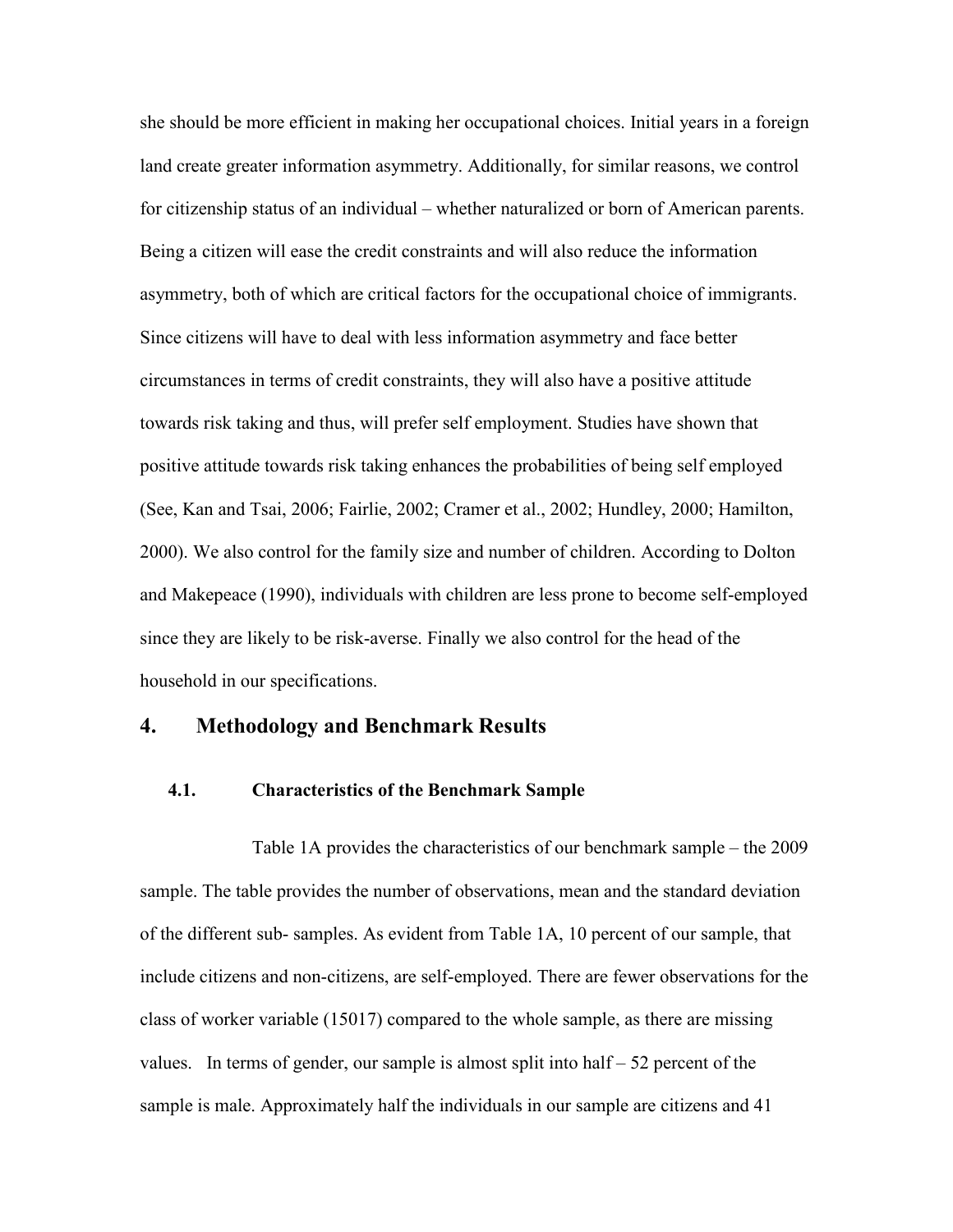percent of individuals are head of the household. On average, individuals have been in the United States for 15 years. The average age of individuals in our sample is around 40 years. Also, about 55 percent of the individuals in our sample have at least 1 child and on average, individuals have 1 child. The average family size of the sample is around 4. Finally, Indians dominate the sample – almost 73 percent are Indians.

In Tables 1B and Table 1C, we further present the sample characteristics based on the citizen immigrant sample and the non-citizen immigrant sample. While in the citizen immigrant sample 15 percent of individuals are self-employed, in the immigrant sample the figure is only 6 percent. The percent of males and average family size remain similar for these two samples. On average, the age of citizens is higher than the average age of immigrants. Also, as expected, number of years spent in the USA for the citizen sample is higher than the immigrant sample. Family size is comparable across the samples. Approximately, 44 percent individuals are head of households in the citizen sample and the corresponding number for the immigrant sample is 36 percent.

Before we conduct the empirical exercise, we present some characteristics of our sample in the form of diagrams. Figure 1shows the share of wage earners and selfemployed individuals for the whole sample and for various sub-samples. We find that the percentage of wage earners is always higher than the percentage of self-employed for all sub-groups. With higher educational attainment, more individuals choose wage earning over self-employment. Yet, interestingly, comparing self-employed individuals across the groups of citizen immigrants and non-citizen immigrants, we find that the percentage of self-employed individuals is always higher for the citizen group. This is evident in figures 1B and 1C. The figures provide strong support to our empirical findings that follow.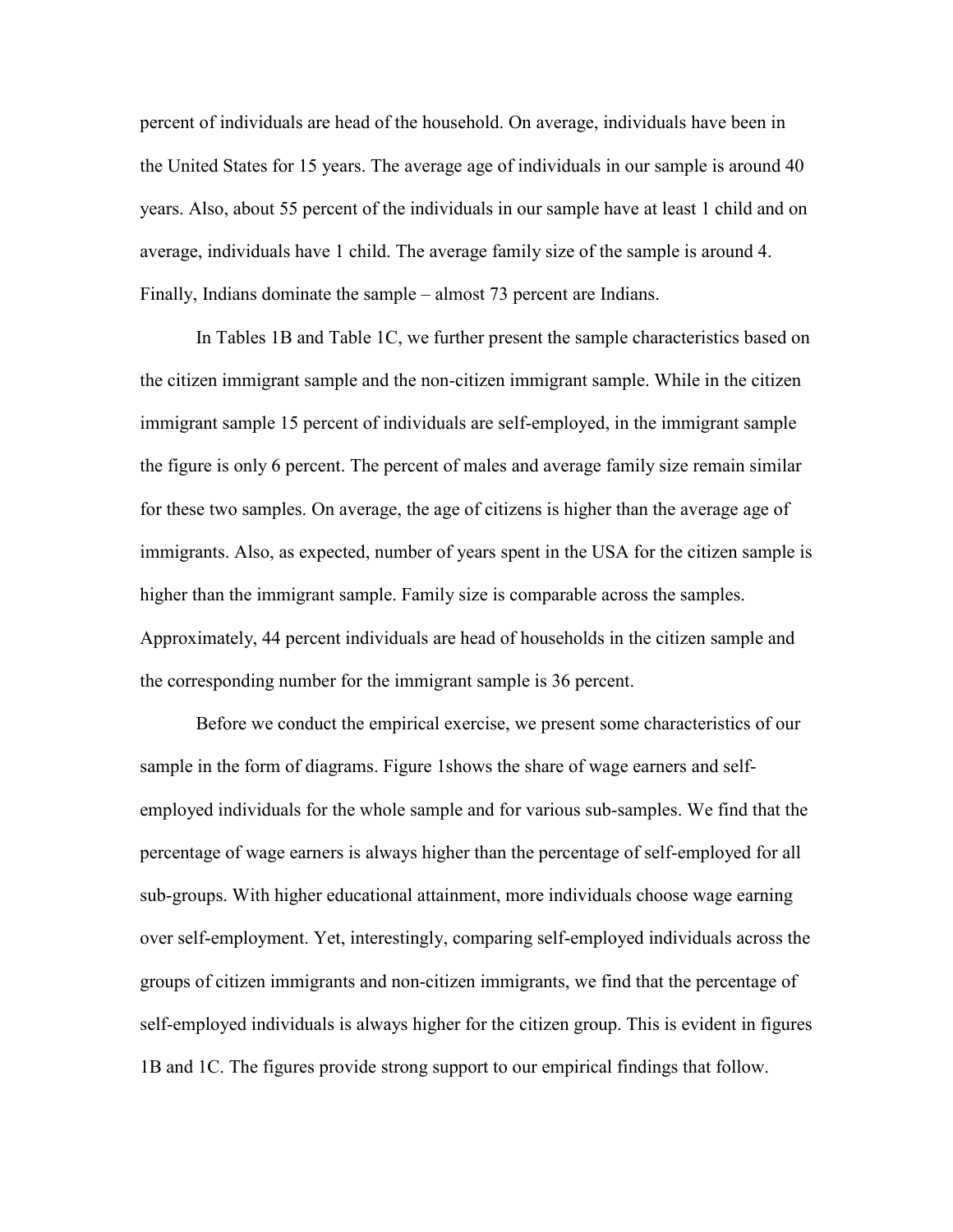#### **4.2. Empirical Model and Benchmark Results**

Our empirical models aims to test how educational attainment is related to being self employed. In other words, using the sample of South Asian immigrants we want to test, whether educational attainment affects one's choice of being self-employed or being wage earners. We employ probit specifications to test our hypothesis. Since our data is characterized by a dichotomous or binary outcome variable, probit and logit are the appropriate models to use. In general, both logit and probit models generate similar estimates. Probit is used when we have data classified into success or failure and this outcome is generated from an underlying, but not directly observable, normally distributed random variable. Let's consider that the decision of the i*th* individual to be self employed or a wage earner depends on an unobserved Utility level level  $I_i$  that, in turn, depends on the educational attainment of the individual. The utility function can be defined as  $I_i = \gamma_1 + \gamma_2 X_i$ , where  $X_i$  represents the educational attainment of the individual. If  $I_{i}$  is above a certain level, then we can observe success (accordingly, we define success as self employment or wage earning). Our reduced form equation takes the following form

$$
WorkerDummy_i = \beta_0 + \beta_1 Edu_i + \beta_2 X_i + \varepsilon_i \tag{1}
$$

where *WorkerDummy<sub>i</sub>* represents the class of workers – a variable which takes the value 1 for self employed individuals and 0 for a wage earner.  $E du_i$  represents a dummy for educational attainment. It takes the value 0 to 2 with higher values representing higher levels of educational attainment.  $6 X_i$  $6 X_i$  denotes the other control variables – whether

<span id="page-13-0"></span> $6$  The variable has been defined in the previous section.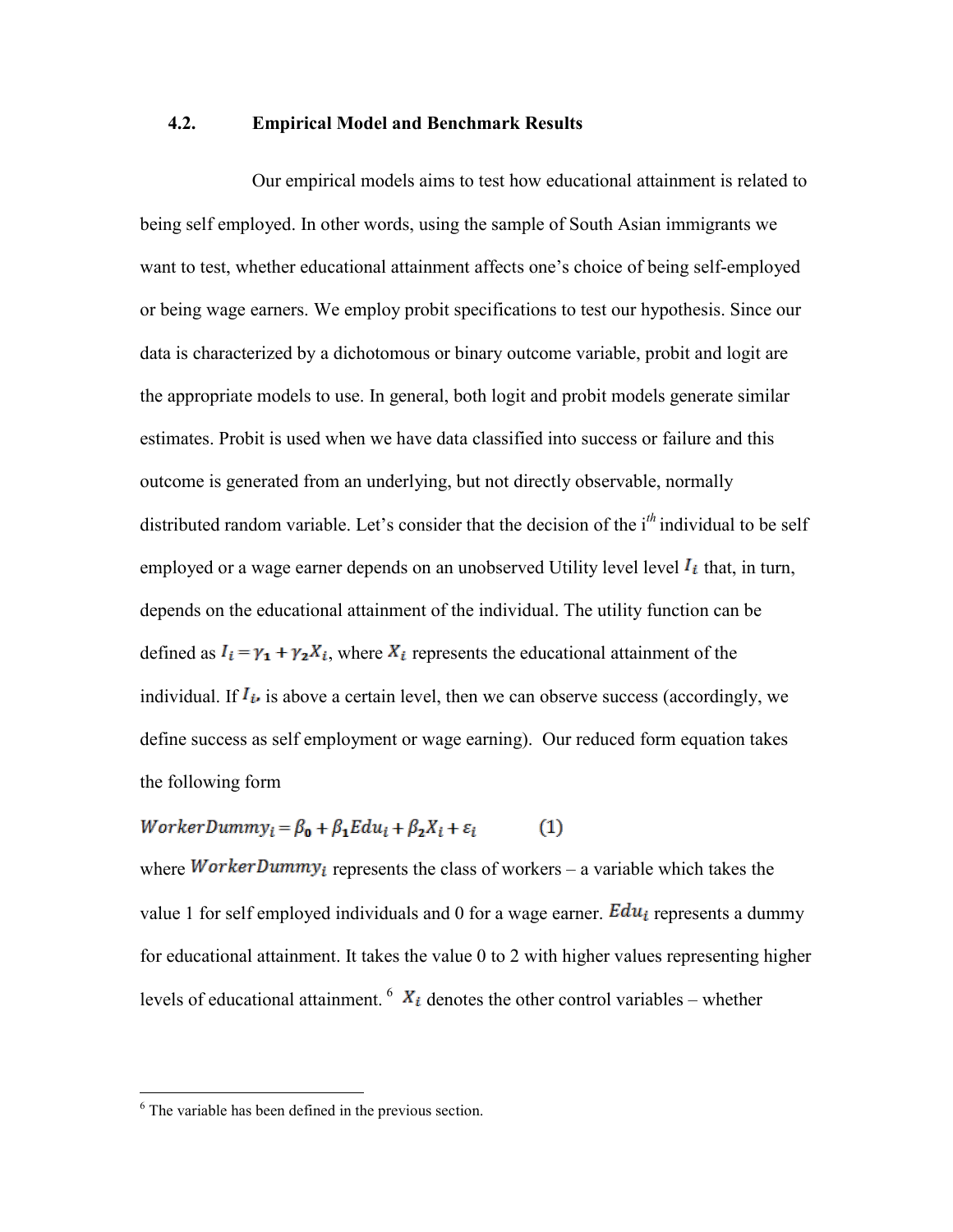individual  $\ell$  is male or female, whether she is citizen or not and the number of years spent in USA.

Table 2 presents the benchmark results. Column (1) presents the results without any controls. Education dummy is negative and significant implying that as an individual attains higher education, the probability of being self-employed diminishes. The interpretation of the coefficients for a probit specification is not straightforward. For a linear regression, the dependant variable is expected to change in response to a one unit change in the explanatory variable. For any regression estimates concerning binary response variables, we need to calculate the marginal effects. The marginal<sup>[7](#page-13-0)</sup> effect (not reported) for column 1 specification shows that with higher educational attainment, an immigrant's probability of being self-employed diminishes by 1%.

In columns 2 and 3, we subsequently add more controls. The controls included are a dummy indicating whether an individual is a male or not, a dummy indicating whether an individual is an US citizen or not and a variable representing the number of years an individual is residing in USA. All the explanatory variables are positive and significant implying that factors like being a male, residing in USA for more years and being a citizen, enhance the probability of being self-employed. The marginal effect of education on worker dummy remains identical for all the specifications. The marginal effect of some of the controls is stronger than education dummy. For example, the marginal effect of the sex dummy is 0.04 implying that if an individual is a male, then the probability of being self employed increases by 4%. The effect is similar for being a citizen.

<span id="page-14-0"></span> $<sup>7</sup>$  Keeping the space constraint in mind, we have not reported the marginal effects. They are available on</sup> request.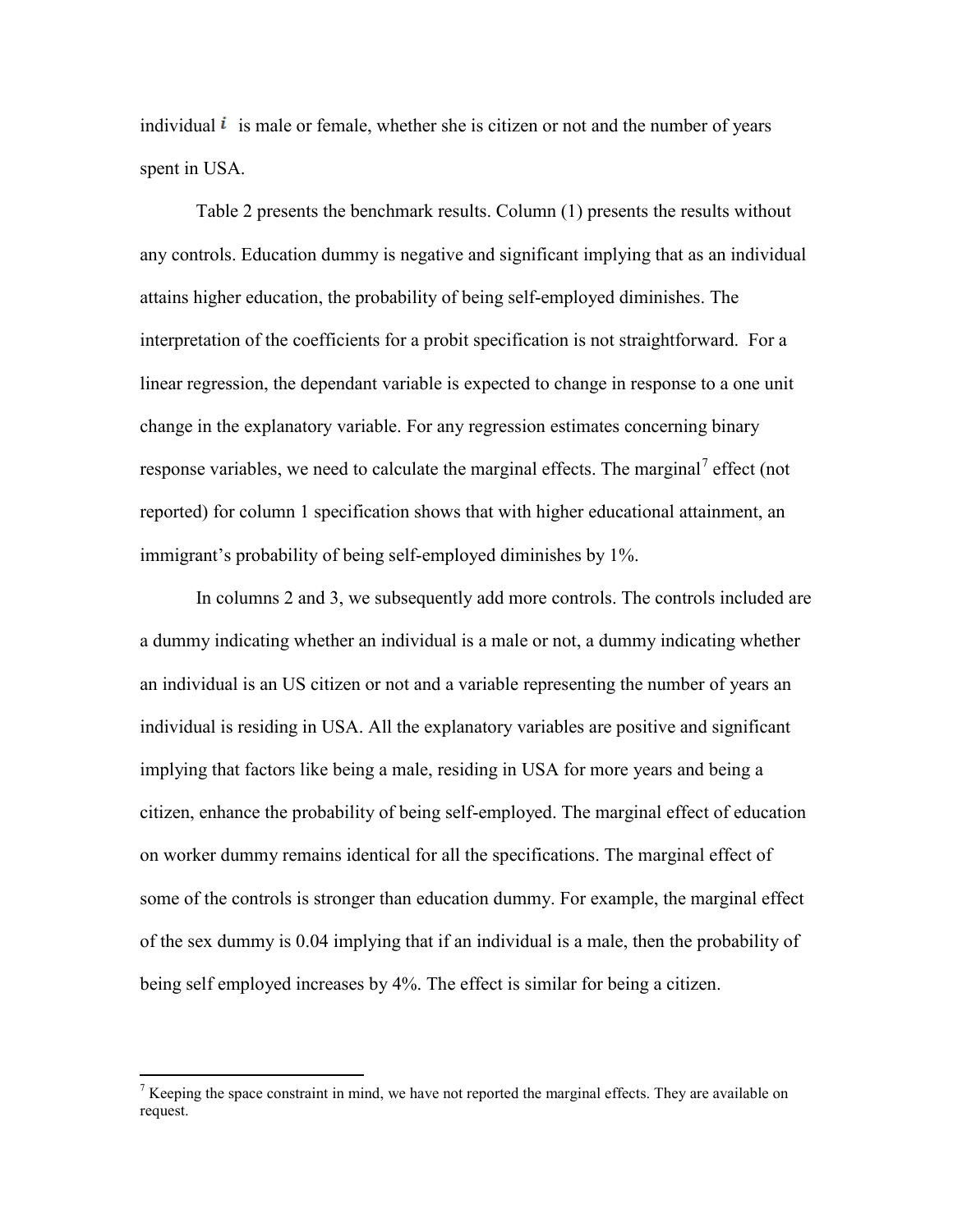In Columns (4) to (6) of Table 2 we run similar specifications but we include a dummy for higher education instead of education dummy. This variable takes the value 1 if an individual has 4 and higher years of college. Our results are similar. The coefficient of higher education dummy is negative and significant for all the specifications. Yet, the effect is stronger compared to education dummy. Based on the marginal effect, if a citizen receives higher education, then the probability of being self-employed diminishes by 10%. Thus, for individuals receiving higher education, there is a much higher probability of being a wage earner. The other controls retain their and significance.

In Columns (1) and (2) of Table 3, we test the interactive impact of educational attainment and being an immigrant citizen on class or worker. In column (1) we consider the education dummy while in column (2), we consider the higher education dummy. For both the specifications, the interaction term is positive and significant while the education dummy, in both cases, retains the negative sign. Thus, while greater educational attainment reduces the probability of self-employed for an individual, for an immigrant citizen receiving higher education, the probability is still diminished, but by a lesser extent compared to an immigrant non-citizen. Similar to our benchmark results, we find that the impact of the interaction term to be stronger for the higher education sample. These results align with the figures 1B and 1C. we elaborate on these findings in the next sub-section.

#### **4.3. Proportion tests**

Our previous findings show that the probability of being self-employed for an immigrant citizen is greater than that of a non-immigrant citizen, for similar levels of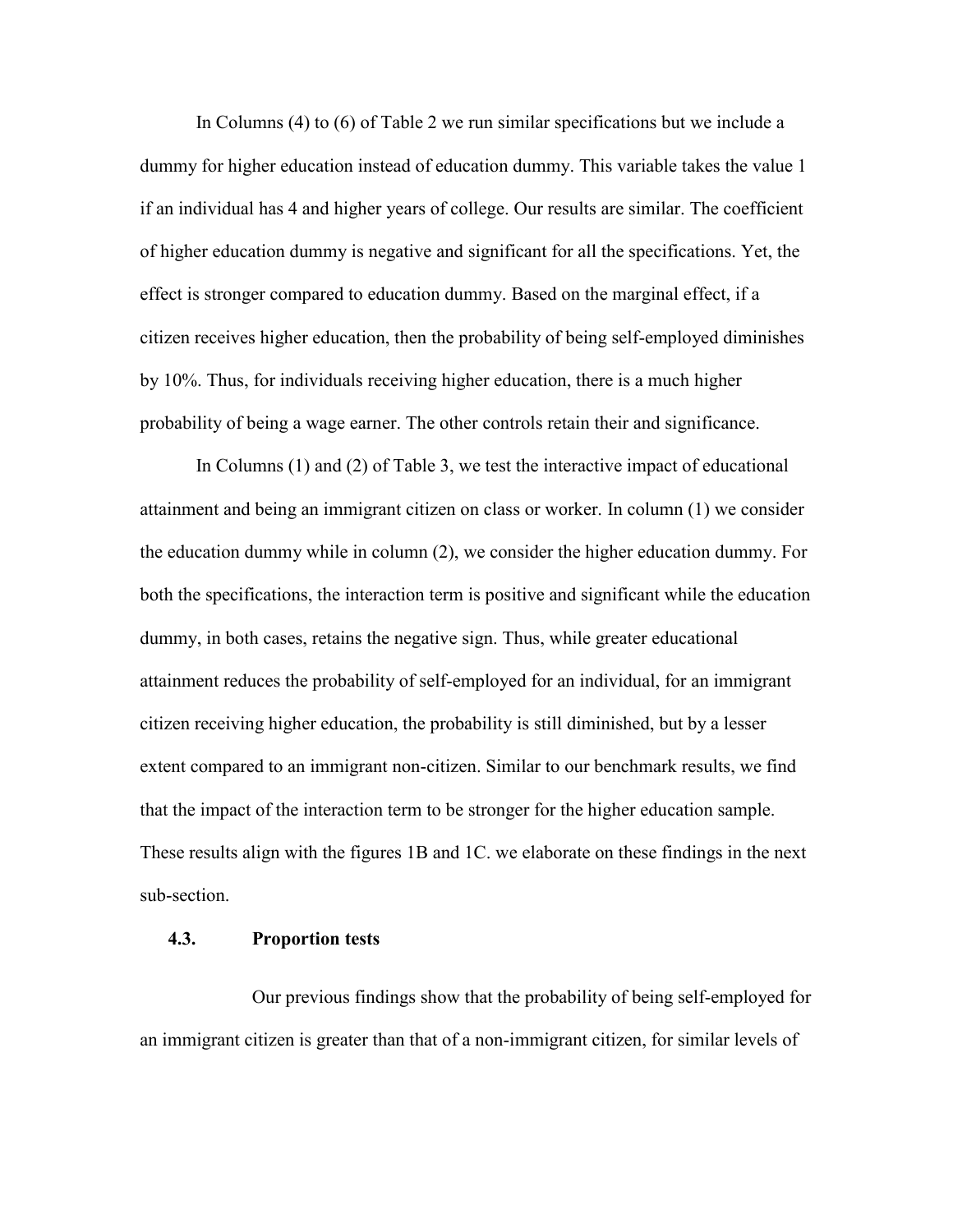educational attainment. We now test the same by employing proportion tests.  $8$ Specifically, we investigate whether the proportion of self-employed individuals among citizen immigrants is statistically different from the self-employed individuals among non-citizen immigrants. Thus, we conduct two sample tests for proportion.

In our case, we have two samples. Let  $f_1$  be the number of individuals, out of citizen immigrants  $\llbracket (n \rrbracket_1)$ , who are self employed and let  $f_2$  be the number of individuals, out of immigrants or non-citizens  $\mathbb{I}(n)_2$ .  $\overline{p_1}$  and  $\overline{p_2}$  will be the sample

proportions defined as  $\overline{p_1} = \frac{f_1}{n_1}$  and  $\overline{p_2} = \frac{f_2}{n_2}$  respectively and  $p_1$  and  $p_2$  will be the population proportions. Thus, given  $n_1$  and  $n_2$  are sufficiently large,

 $(p_1 - p_2) - (p_1 - p_2)$  $\sqrt{\frac{p_1(1-p_1)}{n_1} + \frac{p_2(1-p_2)}{n_2}}$  will be distributed as approximately a standard normal variable. We aim to test the following hypothesis,  $H_0: p_1 = p_2$  against the alternate

hypothesis  $H_1: p_1 \neq p_2$ . The pooled population, p, which is the common value of  $p_1$  and  $p_2$ , is unknown. Thus, we have to estimate it by the pooled sample proportion and the corresponding test statistic to test the hypothesis can be defined as

$$
z = \frac{(\mathcal{p}_1 - \mathcal{p}_2)}{\sqrt{p(1-\hat{p})\left\{\frac{1}{n_1} + \frac{1}{n_2}\right\}}}
$$

<span id="page-16-0"></span> $\frac{1}{8}$ <sup>8</sup>Based on a simple theory, if in a population, **P** is the proportion of members with a characteristic **A** and if a random sample of size  $\bf{u}$  be drawn from this population, the  $\bf{u}$  drawings being mutually independent, and if f be the number of members of the sample who possess characteristic  $\vec{A}$ , then f will follow a binomial distribution with probability mass function  $\binom{n}{f} p^f (1-p)^{n-f}$ . However, if  $n$  is sufficiently large,  $f$  will follow normal distribution.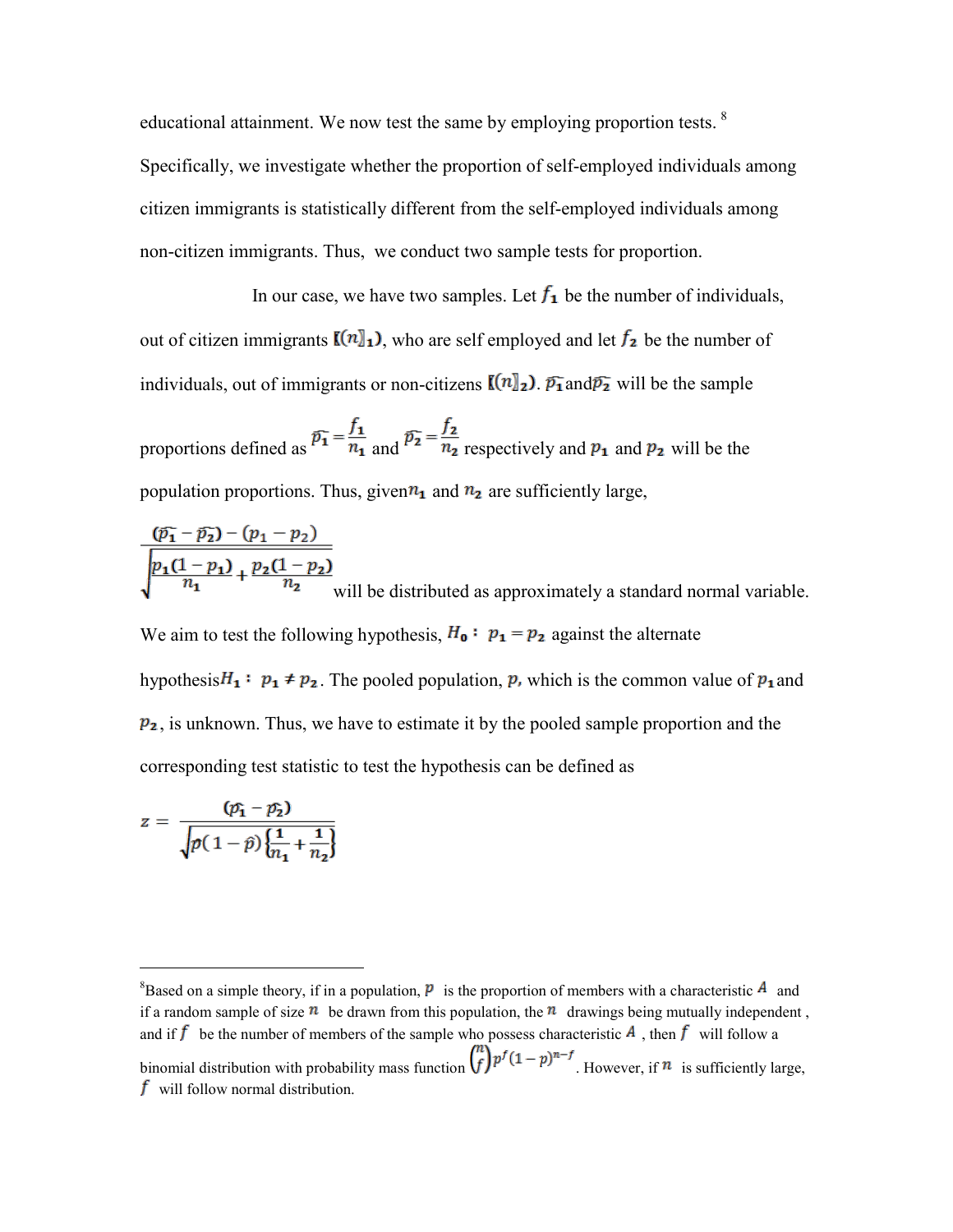where the proportion of self – employed ( characteristic  $\vec{A}$  ) in the two samples taken

together is given by  $\bar{p} = \frac{f_1 + f_2}{n_1 + n_2}$ 

Table 4A and 4B present the statistical results. The pooled (weighted) proportion

is given by  $\bar{p} = 0.5 \left( \frac{1242 + 396}{1638 + 1638} \right)$ . The *z-score* is 29.56 and the corresponding p value is too low. Thus, we can reject the null hypothesis that two population proportions are equal at the 0.05 significant level. They are different. Further, as evident from the table, if we focus on the other alternate hypothesis  $H_a$  and  $H_b$ , then it is quite evident that proportion of self-employed among citizens is much greater than among immigrants for our sample. In table 4B, we conduct the same test but for sample of self-employed individuals who have attained 4 plus years of college. Again, we have the same conclusion. Even among the higher educated group, proportion of self-employed among citizen immigrants is much greater than among non-immigrants for our sample.

Overall our results suggest that while South Asian immigrants choose wage earning over self-employment as they acquire the skill via education, citizen immigrants are more likely to choose self-employment compared to non-citizen immigrants. A noncitizen immigrant tends to be risk averse given that she is residing in nation, which is not her birthplace and, thus, chooses to go for an occupation that is less risky. Selfemployment is more risky than wage earning given that there will be higher income volatility and greater information asymmetry. A citizen immigrant will be able to afford such an occupation better than an immigrant because she will have access to more assets (at the start of the business), which can be self-owned or borrowed. Also, a citizen will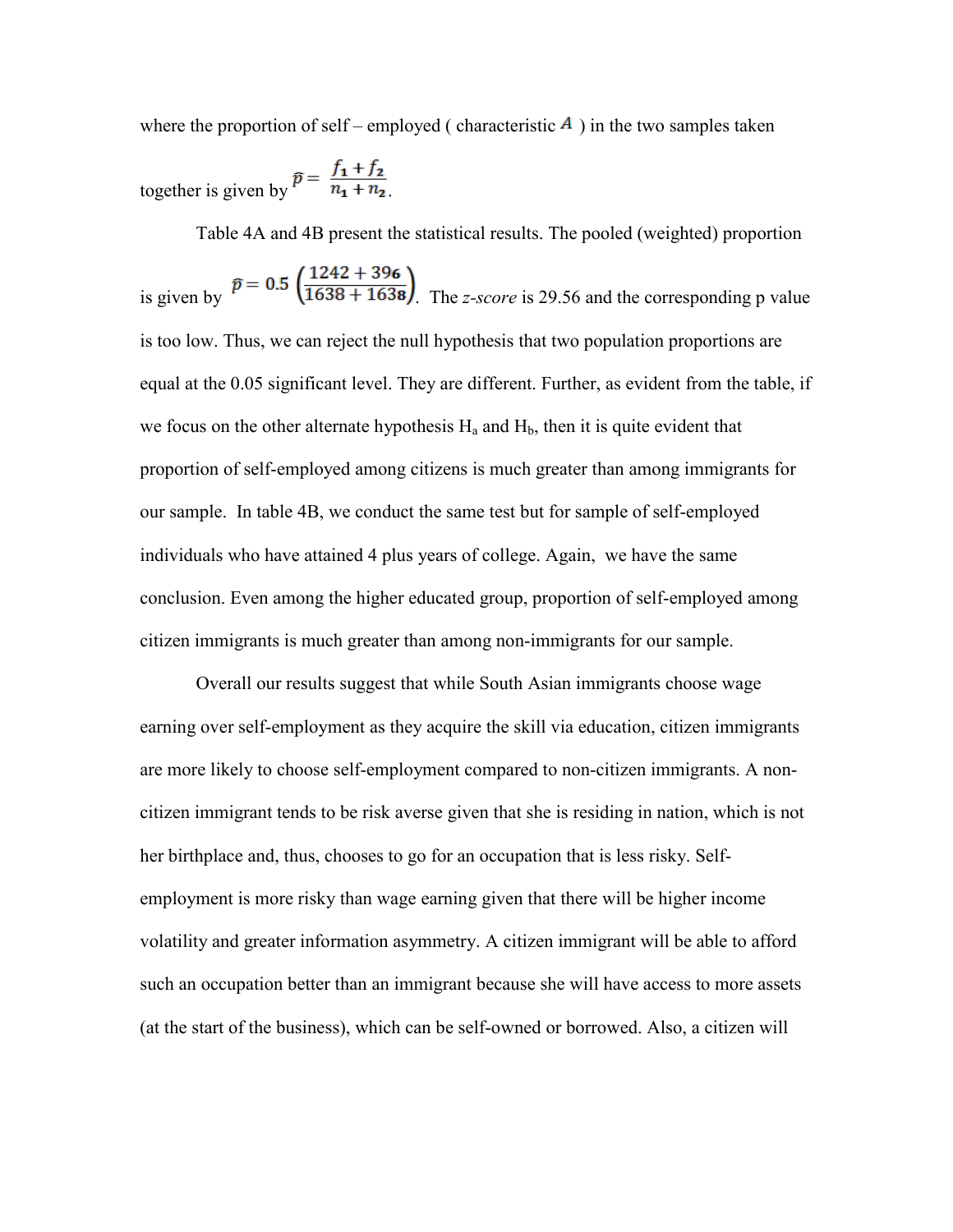have better information about the business environment and will face less information asymmetry to a lesser extent.

#### **5. Robustness**

As part of robustness analysis, we test our results to the inclusion of controls. In Table 5A, we consider additional controls that can be potential determinants of occupational choice of an individual. In the probit specifications of Column (1) and (2), we include a variable indicative of the family size of the individual. While the other variables retain their sign and significance, the family size variable is positive and significant for both the specifications. We believe this is an interesting finding. Immigrants who have relatively large family sizes (for both non-citizen immigrants and citizen immigrants) can obtain the much needed help as free labor while starting a business from the family members. The specifications in Columns (3) and (4) control for a household dummy (takes the value 1 if an individual  $\hat{i}$  is the head of an household), and an interaction term between household dummy and family size. While being the head of the household lowers the probability of being self-employed, if an individual is the head of the household with a relatively larger family size, then the probability of being self-employed is enhanced. Overall, the results suggest that head of households with smaller family size prefer wage earning to self-employment. The results remain robust when we consider a higher education dummy instead of an education dummy.

In Table 5B, we consider other controls. Instead of controlling for family size, we include a children dummy, which indicates whether a family has at least one child or not. Having a child does have an impact on the occupational choice of an individual. As we can see from the Table, the probability of being self-employed rises for an individual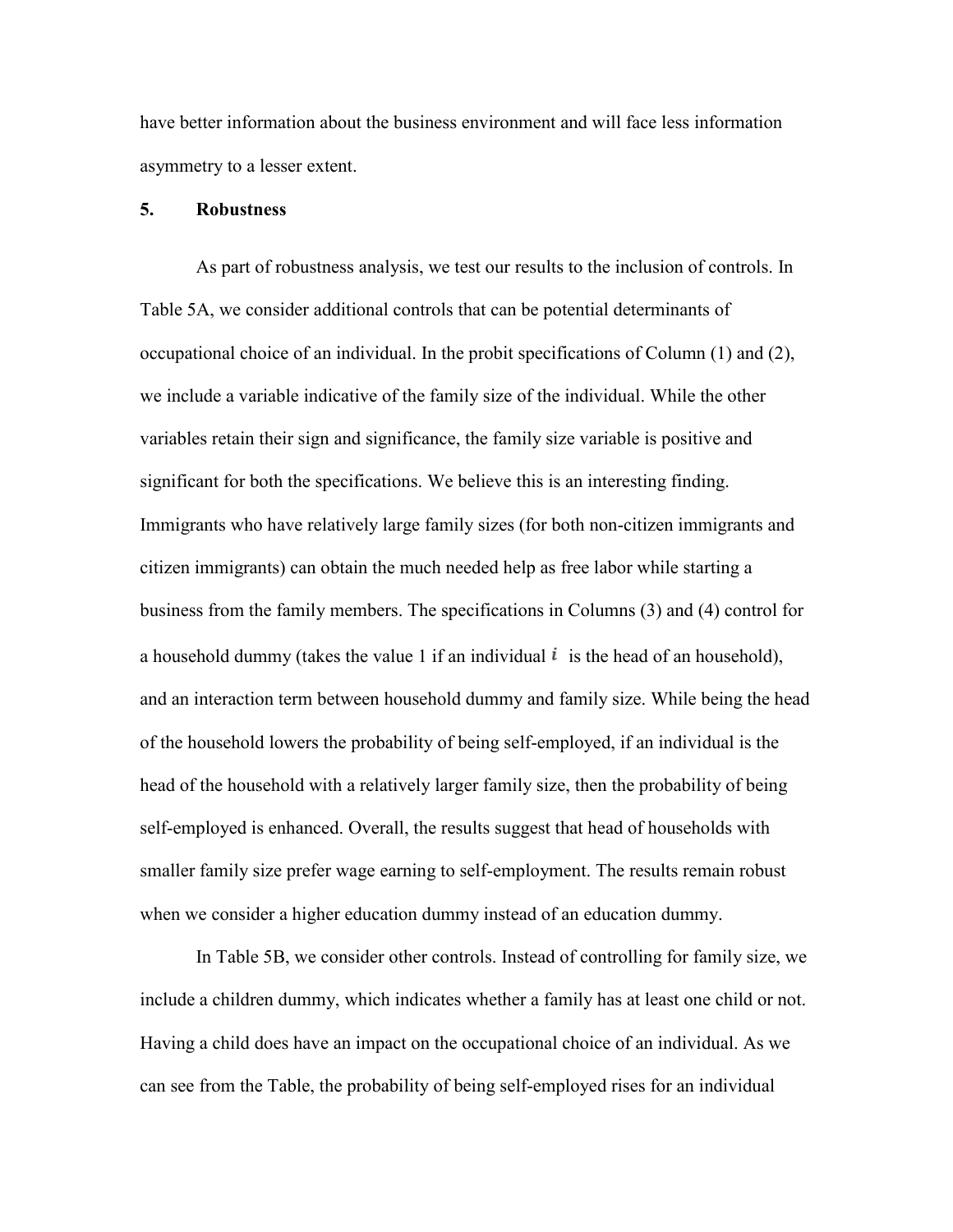having a child. The results are similar when we choose higher education dummy instead of the education dummy in Column (2). In columns (3) and (4), we consider the number of children that an individual has, instead of the children dummy. The results, interestingly, show that if an individual has greater number of children, then the probability of being self-employed rises. <sup>[9](#page-16-0)</sup> The same is true for the higher education dummy.

Our next set of robustness test considers the 2007 and 2005 samples. Appendix 1 presents the characteristics of the 2007 sample. We have 18288 observations and for the class of worker variable, we have 13587 observations. Thus, we have approximately 12 percent of individuals as self-employed, which is higher compared to the 2009 sample. The proportion of males in the sample is identical. Similar to our benchmark sample, approximately half the South Asian individuals in the immigrant sample are citizens. While 42 percent of the individuals are head of households, 55 percent of individuals have kids. On average, individuals have been in the United States for 14.2 years and the average age of individuals is around 40 years. Table 5 presents these results, which are consistent. The variables of interest, dummies for education and higher education, are significant and negative for all the specifications implying that higher educational attainment reduces the probability of being self-employed. At the same time, immigrants who are US citizens may opt for self-employment even if they have greater educational attainments (the interaction terms are positive and significant for all the specifications). The results remain consistent when family size and the dummy for household are

<span id="page-19-0"></span> $9$  For self-employed families with children, it may be interesting to explore the utility associated with setting up a family business, with the motive of transfers or of intergenerational transmission of certain traits, viz. business culture.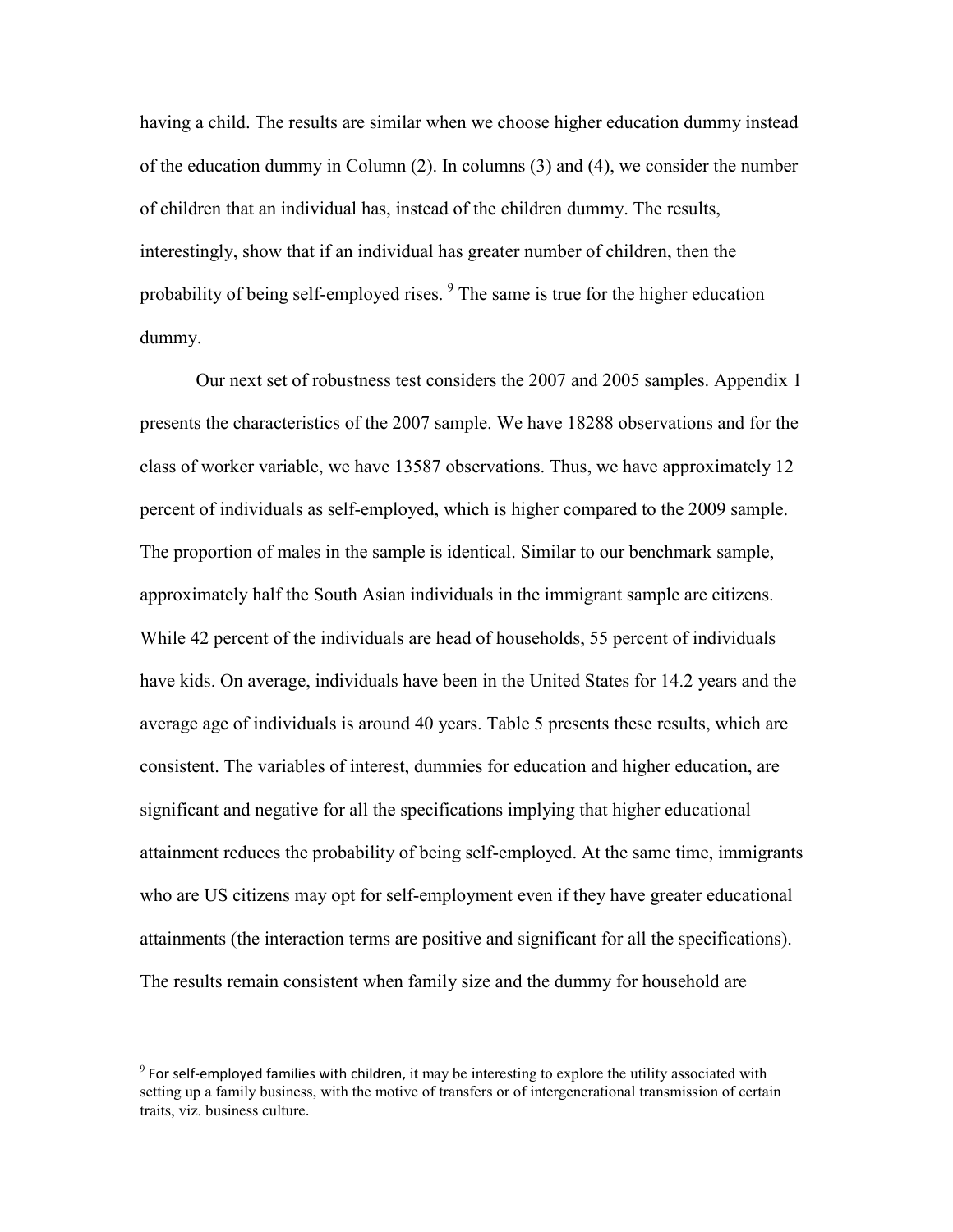included. Finally, we also test our results for the 2005 sample.<sup>[10](#page-19-0)</sup> Overall, the results are consistent with our benchmark findings.

#### **6. Concluding Remarks**

There is no simple answer to the question of whether a skilled individual chooses self-employment or entrepreneurship over wage employment. Empirical studies on the subject are far from conclusive. It is possible nonetheless to demonstrate theoretically that more skilled individuals choose self-employment over employment if the labor market is fraught with asymmetric information, in which case the skilled are subjected to statistical discrimination and might encounter significant loss of income in the labor market. We started off with this issue in mind and realized that the case of statistical discrimination could be rather compelling for the set of immigrants moving from a poor to a culturally and information-wise distant (and rich) country. In this regard the available literature offers a rich endowment of findings, although none of these studies finds motivation in the information gap dominating the outcome. We also realized that finding empirical support for information gap leading to distortions in the labor market outcome is in fact somewhat impossible owing to lack of credible data on the issue. Nonetheless, geographical distance and the absence of deep historical roots could still proxy for such information gaps; immigrants to US originating in south Asia do not certainly have the Irish, German or Italian lineage.

The IPUMS data and the results do justice to our hypothesis. Despite potential asymmetric information, we did not expect that immigrants from south Asia would be highly represented in the self-employment category – the two options that this labor market offers to any immigrant, is being self-employed vis-à-vis employed. The reason

 $10$  To conserve space, we do not report these results but they are available on request.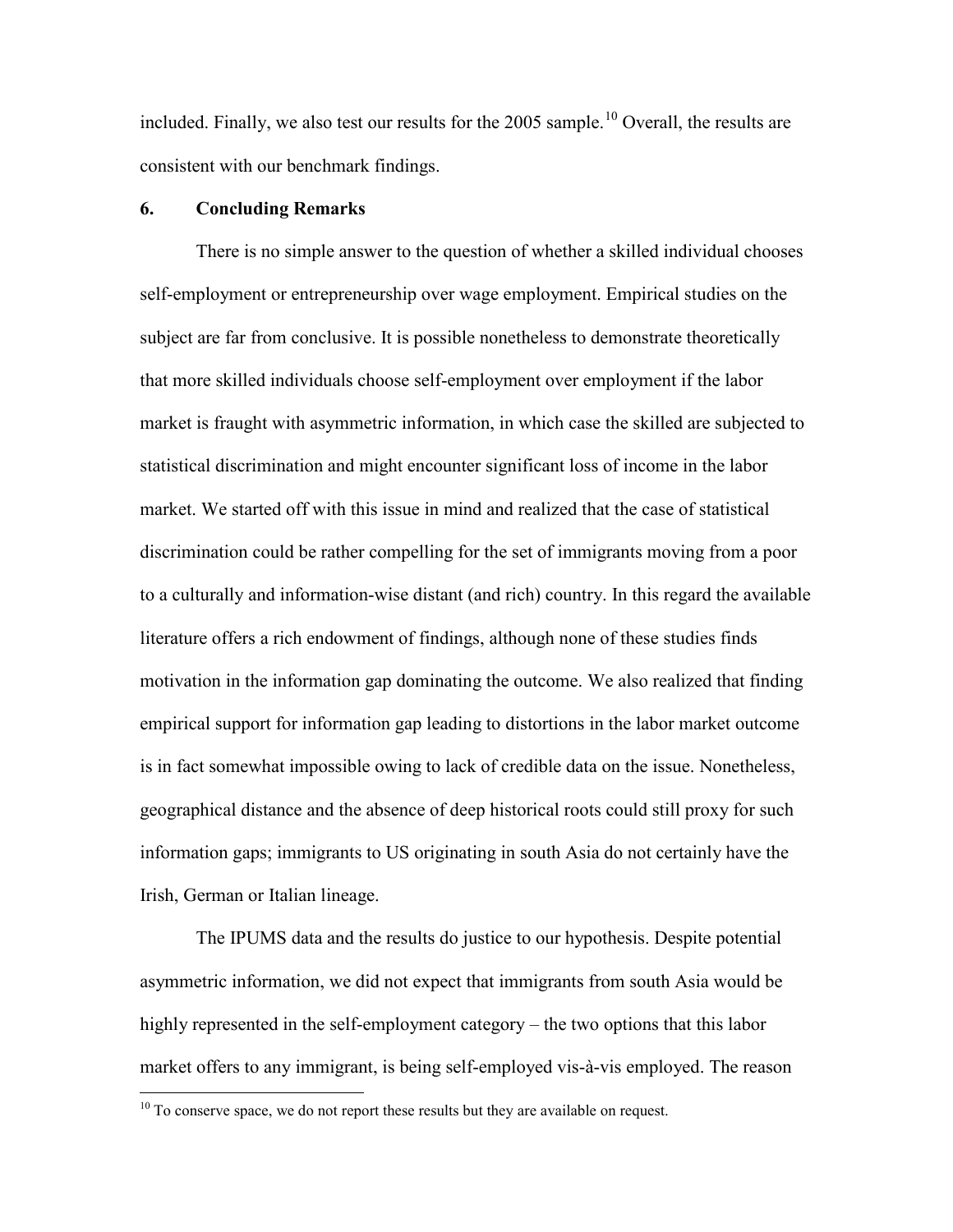for this apparently contradictory view is latent in the source countries. The immigrants from India, Pakistan, Bangladesh or Sri Lanka, who often come with high business orientation, are not necessarily the most educated ones, principally because the selfemployment category in this case falls short of what entrepreneurship demands in terms of educational and financial capital. As a result, the more skilled immigrants have at least 10% lower chance of becoming self-employed. In fact, this is what we were keen to test – whether the more skilled immigrants from south Asia join the self-employed group or not. Interestingly, the dual incidence of skill and citizenship makes it possible for such immigrants to land into the world of self-employment more often in the US compared to non-citizens with similar skill levels. This may be a result of access to credit and other legal rights, which a non-citizen may be deficient in. In fact, the access to credit and legal institutions often help to overcome the cultural and information barriers. The results have been put through various robustness checks and the usual analysis involving covariates display expected directions. It seems that the present findings offer some directions in the analysis of occupational choice among south Asian immigrants in the US. This should have strong implications for the temporal variance of income and the path towards income assimilation with the natives. In later attempts we wish to provide conclusive results in that context.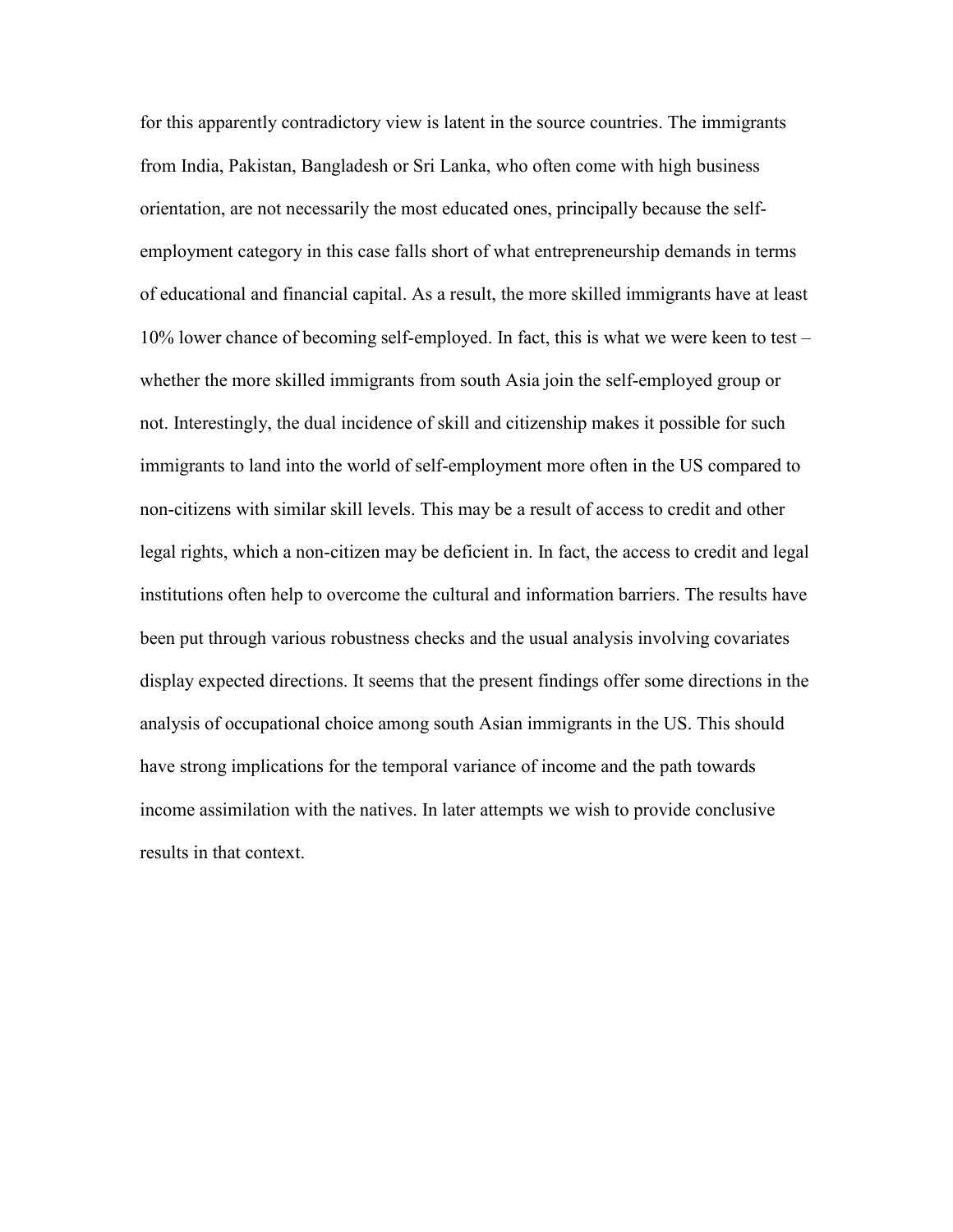#### **References**

Bates, T (1999), "Existing Self-Employment: An Analysis of Asian Immigrant-Owned Small Businesses". *Small Business Economics*, 13, 3, 171-183.

Bates, T (1997). "*Race, self-employment and upward mobility: an elusive American dream"*. Baltimore and London: The Woodrow Wilson Center Press, Washington. D.C., and The Johns Hopkins University Press.

Bernhardt, I. (1994). "Comparative advantage in self-employment and paid work", *Canadian Journal of Economics*, 27, 273- 289.

Bearse, P. J. (1984). "An econometric analysis of black entrepreneurship". *Review of Black Political Economy*, 111-134.

Becker, E.H. (1984). "Self-employed workers: An update to 1983". *Monthly Labor Review*.14-18.

Borjas, George J. (1998). "Do blacks gain or lose from immigration?". In D. Hamermesh and Frank Bean (Eds.), Help or hindrance? *The economic implications of immigration for African Americans*, 51-74., New York: Russell Sage Foundation.

BorjasG. J. and S. G. Bronars .(1989). "Consumer discrimination and self-emloyment". *Journal of Political Economy*, 97, 581- 605.

Borjas, George. (1987). "Self-selection and the earnings of immigrants". *The American Economic Review*, 77(4), 531-53.

Borjas, George. (1986). The self-employment experience of immigrants. *The Journal of Human Resources*, 30(1), 194-204.

Chiswick, B and S. Taengnoi (2007), "Occupational Choice of High Skilled Immigrants in the United States." *International Migration*, 45, 5, 3-34.

Clark, K and Drinkwater, S (2000). "Pushed out or pulled in? Self-employment among ethnic minorities in England and Wales". *Labour*Economics, 7, 603-628.

Constant, Amelia F. and Klaus F. Zimmerman. (2003). "Occupational Choice Across Generations". *Applied Economics Quarterly,* 49/4, 299-317.

Constant, Amelia F., Gataullina, L and Klaus F. Zimmerman. (2009), Naturalization Proclivities, Ethnicity and Integration, *International Journal of Manpower*, 30/1-2, 70-82.

Constant, Amelia F., Gataullina, L and Klaus F. Zimmerman. (2008), Human Capital and Ethnic Self-identification of Immigrants, *Economics Letters*, 98, 3, 235-239.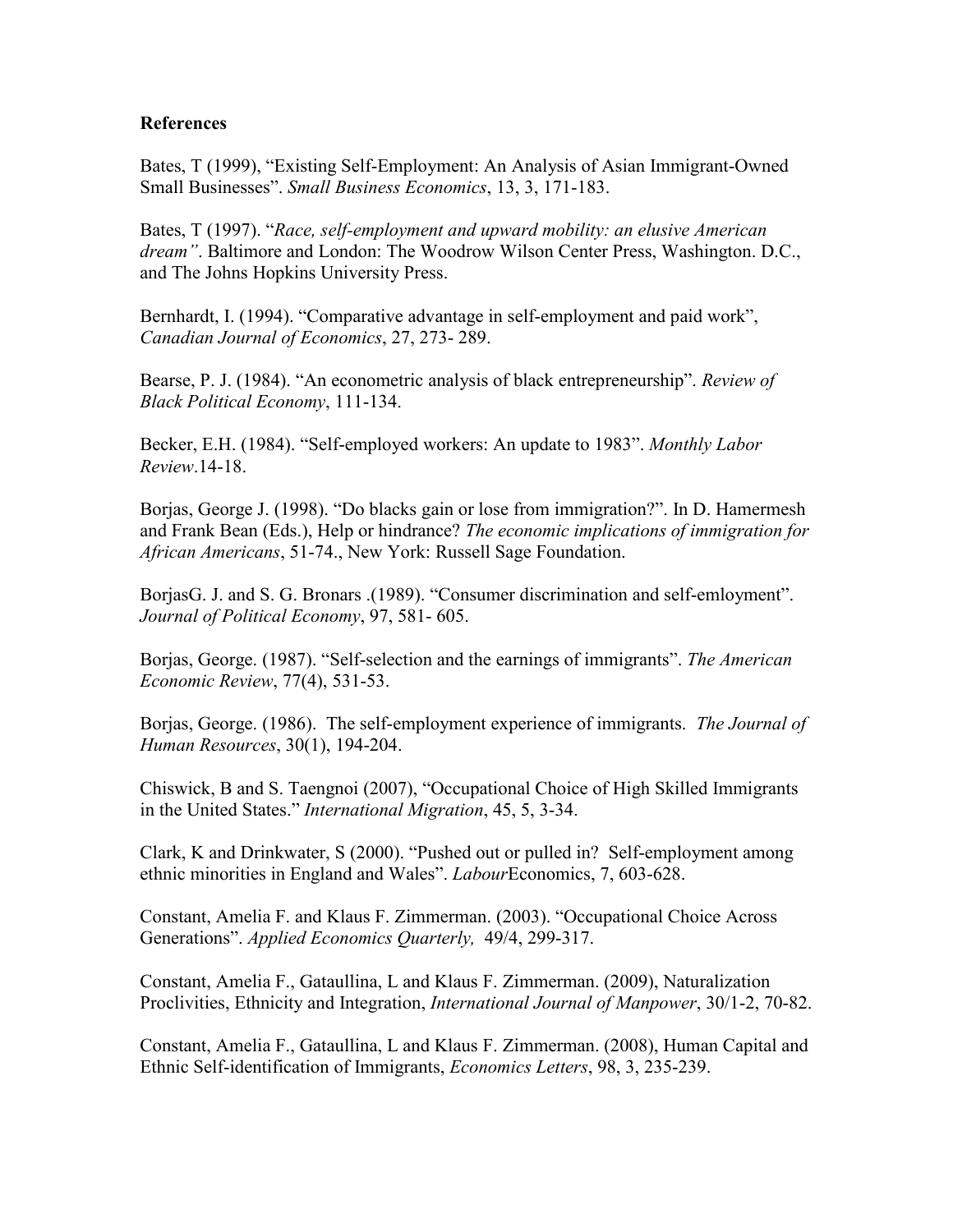Cooray, Arusha (2014), Do Low-Skilled Migrants Contribute More to Home Country Income? Evidence from South Asia, *The B.E. Journal of Economic Analysis & Policy*. 14, 3, 1185–1212.

Cramer, T, J. Hartog, S. Jonker and M. Van Praag (2002). "Low risk aversion encourages the choice for Entrepreneurship: An empirical test of altruism". *Journal of Economic Behavior & Organization*, 48(1), 29-36

De Wit G. (1993). "Model of self-employment in a competitive market." *Journal of Economic Surveys*, 7, 367-397

Destré, G. and V. Henrard. (2004)."The determinants of occupational choice in Colombia :An empirical analysis", Cahiers de la Maison des Sciences Economiques, Maison des Sciences Economiques, Université Paris 1 Panthéon-Sorbonne.

Enchantegui, Maria E. (1998). "Low-skilled immigrants and the changing American labor market". *Population and Development Review*, 24(4), 811-24.

Evans D.S. and B. Jovanovic. (1989). "An estimated model of entrepreneurial choice under liquidity constraints". *Journal of Political Economy*, 79, 808 – 827

Evans D.S. and L. S. Leighton.(1989)."Some empirical aspect of entrepreneurship". *American Economic Review*, 79, 519 –535.

Fairlie, R. (2002). "Drug Dealing and Legitimate Self-Employment" *Journal of Labor Economics*, 20(3), 538-567

Fairlie, R (1996). "Ethnic and racial entrepreneurship: A study of historical and contemporary differences". NY and London: Garland Publishing, Inc.

Fairlie, R and Meyer, B (1996)."Ethnic and racial self-employment differences and possible explanations", *The Journal of Human Resource,* 31(4), 757-93.

Fairlie, R and Woodruff, C (2010). Mexican-American Entrepreneurship, *The B.E. Journal of Economic Analysis & Policy*, 10, 1, ISSN (Online) 1935-1682.

Gill, A.M. (1988). "Choice of employment status and the wages of employees and the self employed: some further evidence". *Journal of Applied Econometrics*, 3, 229- 234.

Goux, Dominique and Maurin, Eric. (2000). "The decline in demand for unskilled labor: An empirical analysis method and its application to France". *Review of Economics and Statistics*, 82(4), 596-607.

Hamilton, B. (2000). "Does Entrepreneurship Pay? An Empirical Analysis of the Returns to Self-Employment". *Journal of Political Economy*, 108(3), 604-631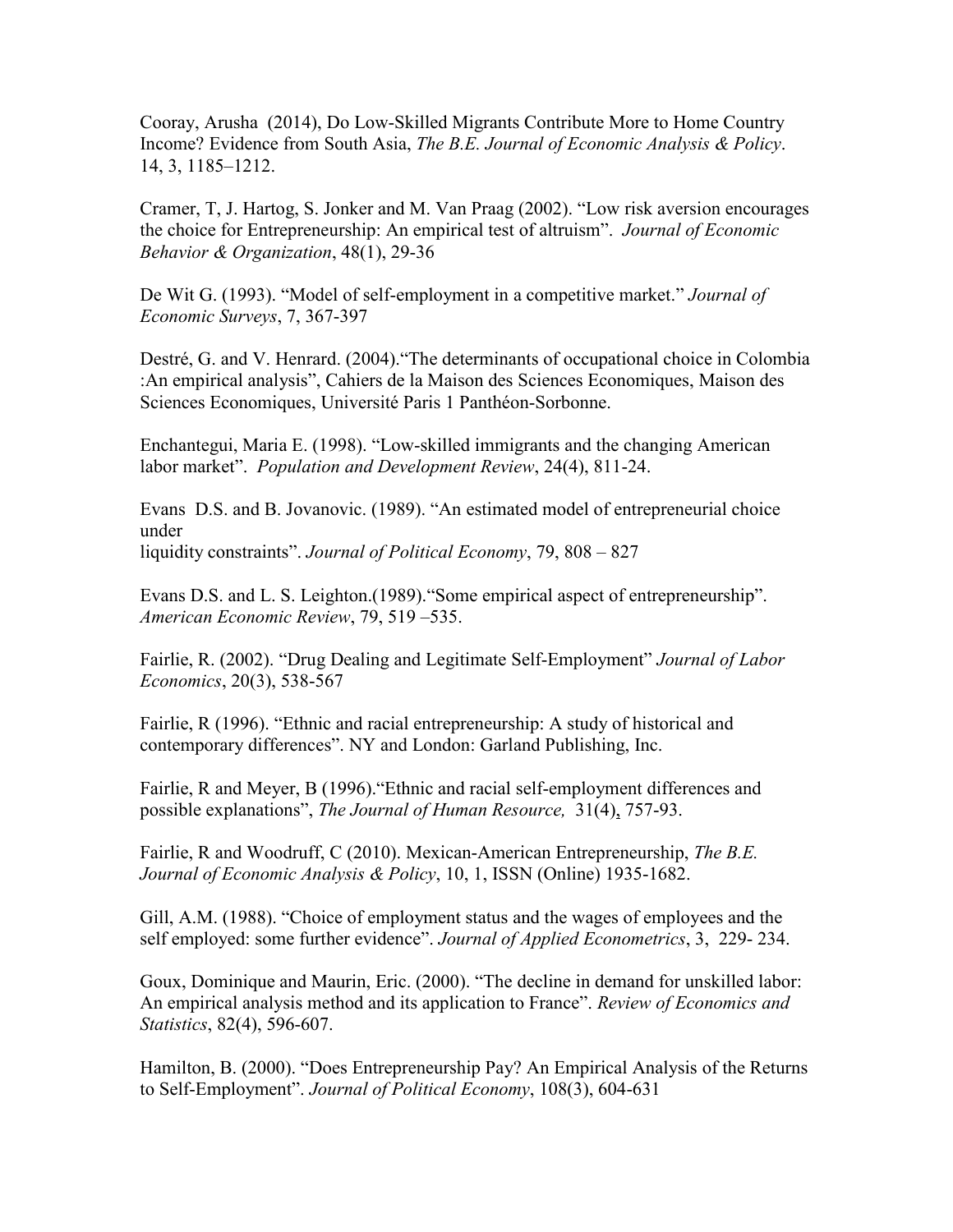Hundley, G. (2000). "Male/female earnings differences in self-employment: The effects of marriage, children, and the household division of labor". *Industrial and Labor Relations Review*, 54(1), 95-114

Huyette, P. (1997). "Mobilité et informalité : Des NouvellesFormes aux RégulationsModernes de l'Emploi en Colombie". *Revue Tiers Monde*, 152 ,753-776.

Integrated Public Micro data Use Series (IPUMS), Minnesota Population Center, 2012

Kan K. and Wei-Der, Tsai. (2006). "Entrepreneurship and Risk Aversion". *Small Business Economics*: 26(5), 465-474

Kidd M. P. (1993), "Immigrant Wage Differentials and the Role of Self- employment in Australia". *Australian Economic Papers*, 32: 92-115.

Lofstrom, M and T. Bates (2009), "Latina Entrepreneurship". *Small Business Economics*, 33, 4, 427-439.

Lunn, J and T. Steen (2005), "The Heterogeneity of Self-Employment: The Example of Asians in the United States". *Small Business Economics*, 24, 2, 143-158.

Patel, K and F. Vella (2007), "Immigrant Networks and Their Implications for Occupational Choice and Wages", *IZA Working Paper* # 3217, Bonn.

Razin, E (1992). " Paths to ownership of small business among immigrants in Israeli cities and towns". *The Review of Regional Studies*, 22, 3, 277-96.

Rees H. and A. Shah (1986). "An Empirical Analysis of Self-employment in the U.K". *Journal Of Applied Econometrics*, 1,101-108.

Sobel, Russell and King, K (2008). "Does school choice increase the rate of youth entrepreneurship?" *Economics of Education Review*, 27, 4, 429-438.

Terrazas, A (2008). "*The Indian immigrants in the United States"*, Spotlight, Migration Policy Institute: Washington DC.

Van, Praag M. and Van Ophem, H. (1995). "Determinants of Willingness and Opportunity to start as an entrepreneur". *Kyklos*, 48, 513-540.

Yuengert, A (1995). "Testing hypotheses of immigrant self-employment". *The Journal of Human Resources,* 30, 1, 194-204.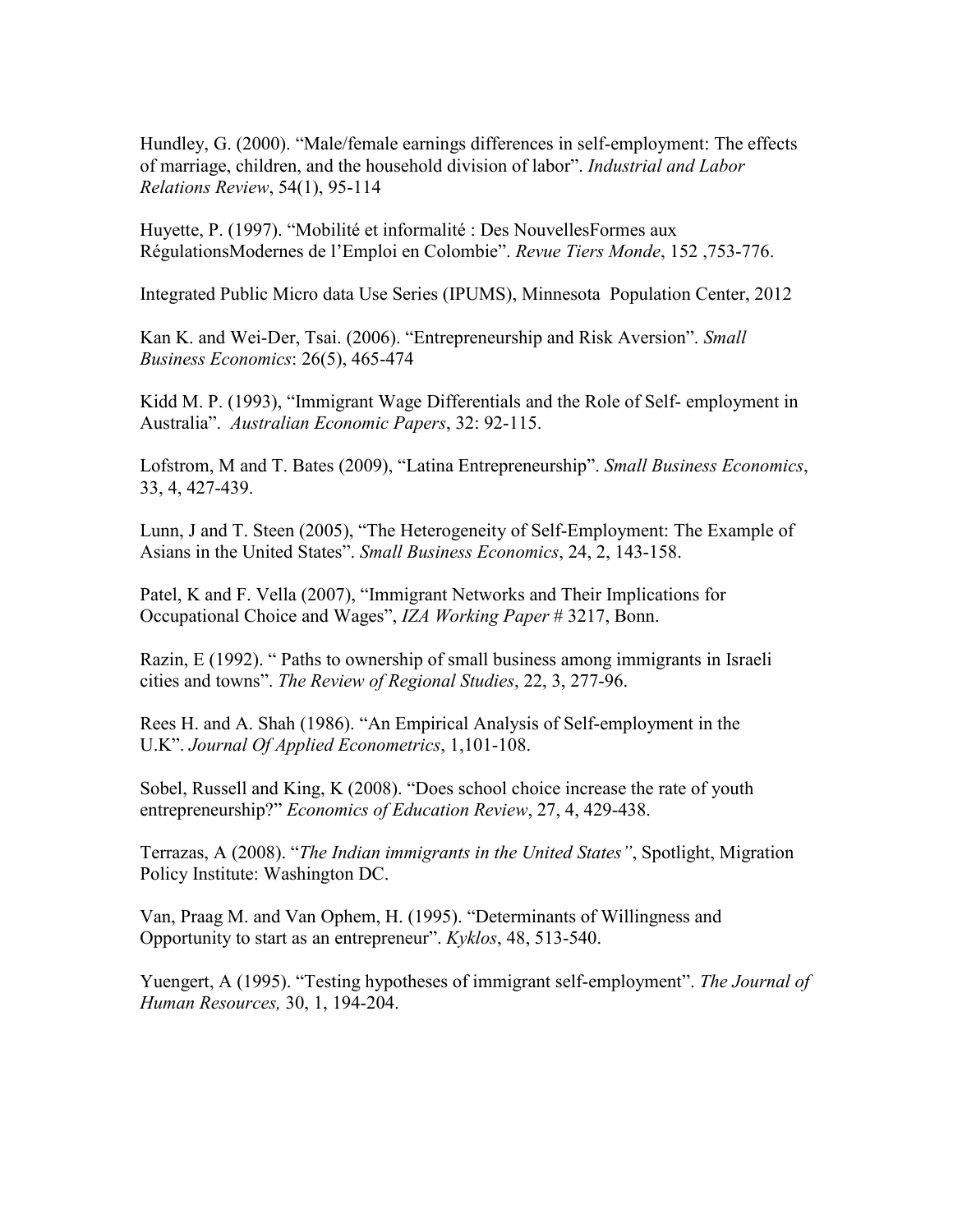



**A. Whole and Higher Education B. Citizen and Non-Citizens**

# **C. For the Higher Educated Sample Only**

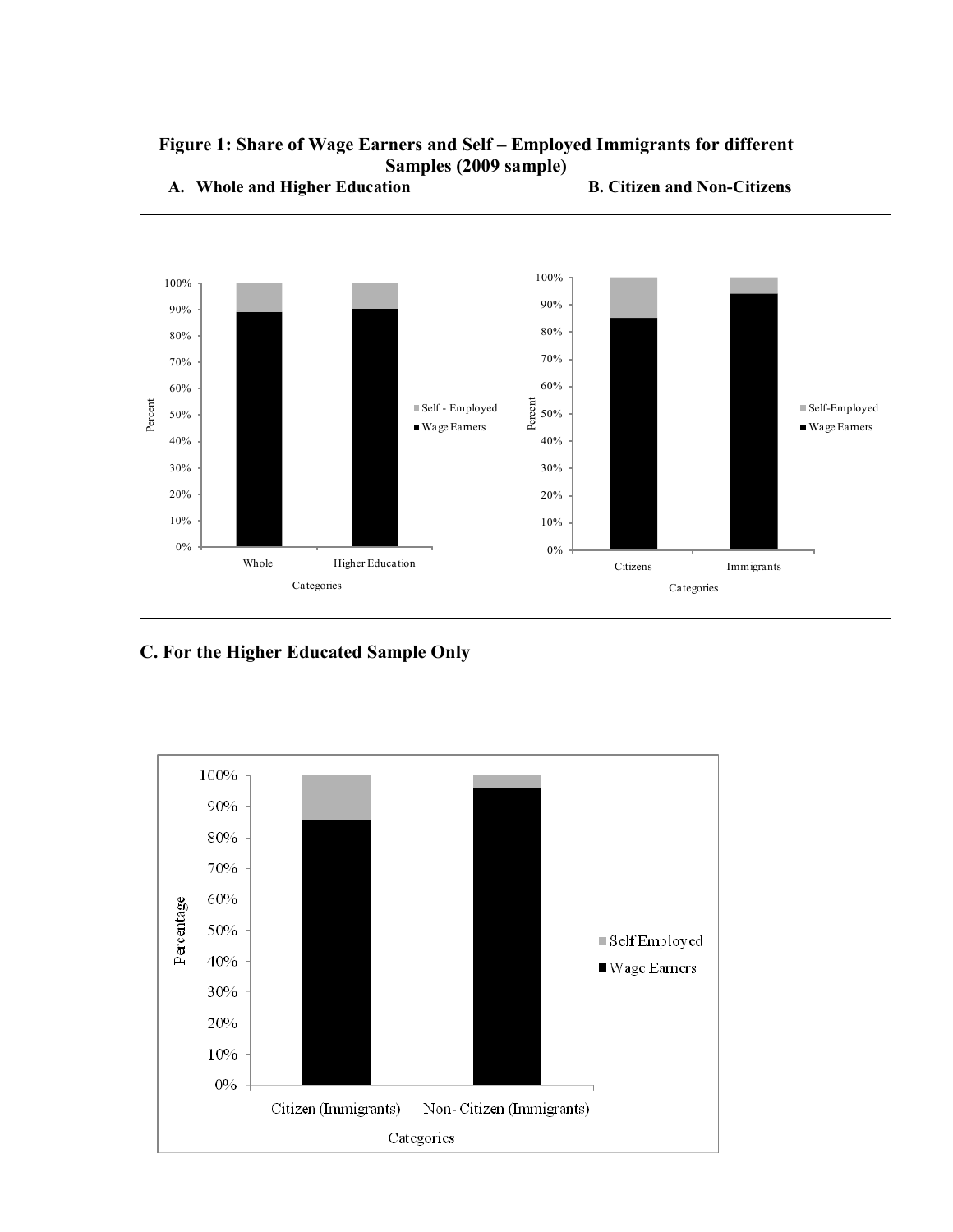|                                    | Table TA. Unafacteristics for 2007 Sample |       |          |  |  |  |  |  |  |
|------------------------------------|-------------------------------------------|-------|----------|--|--|--|--|--|--|
| Variables                          | Obs                                       | Mean  | Std.Dev. |  |  |  |  |  |  |
| Class of Worker (Self-Emp. $= 1$ ) | 15017                                     | 0.11  |          |  |  |  |  |  |  |
| Age                                | 20464                                     | 40.06 | 16.40    |  |  |  |  |  |  |
| Sex (Male = 1)                     | 20464                                     | 0.53  |          |  |  |  |  |  |  |
| Years in USA                       | 20464                                     | 14.45 | 11.28    |  |  |  |  |  |  |
| Citizen dummy                      | 20464                                     | 0.52  |          |  |  |  |  |  |  |
| Having Children $( =1)$            | 20464                                     | 0.55  |          |  |  |  |  |  |  |
| Family size                        | 20464                                     | 3.54  | 1.68     |  |  |  |  |  |  |
| Number of children                 | 20464                                     | 0.95  | 1.04     |  |  |  |  |  |  |
| Head of Household $(=1)$           | 20464                                     | 0.41  |          |  |  |  |  |  |  |
| Indiadummy                         | 20464                                     | 0.77  |          |  |  |  |  |  |  |

**Table 1A: Characteristics for 2009 Sample**

**Table 1B: Characteristics for 2009 Citizens Sample**

| Variables                          | Obs   | Mean  | Std.Dev. |
|------------------------------------|-------|-------|----------|
| Class of Worker (Self-Emp. $= 1$ ) | 8283  | 0.15  |          |
| Age                                | 10576 | 45.3  | 16.14    |
| Sex (Male = 1)                     | 10576 | 0.52  |          |
| Years in USA                       | 10576 | 21.12 | 10.62    |
| Having Children $(=1)$             | 10576 | 0.6   |          |
| Family size                        | 10576 | 3.74  | 17       |
| Number of children                 | 10576 | 1.09  | 1.09     |
| Head of Household                  | 10576 | 0.44  | 0.5      |
| Indiadummy                         | 10576 | 0.73  |          |

| Variables                          | Obs  | Mean  | Std.Dev. |
|------------------------------------|------|-------|----------|
| Class of Worker (Self-Emp. $= 1$ ) | 6734 | 0.06  |          |
| Age                                | 9888 | 34.45 | 14.73    |
| Sex (Male = 1)                     | 9888 | 0.53  |          |
| Years in USA                       | 9888 | 7.31  | 6.62     |
| Having Children $(=1)$             | 9888 | 0.51  |          |
| Family size                        | 9888 | 3.33  | 1.63     |
| Number of children                 | 9888 | 0.81  | 0.96     |
| Head of Household                  | 9888 | 0.36  |          |
| Indiadummy                         | 9888 | 0.8   |          |

**Table 1C: Characteristics for 2009 Immigrants Sample**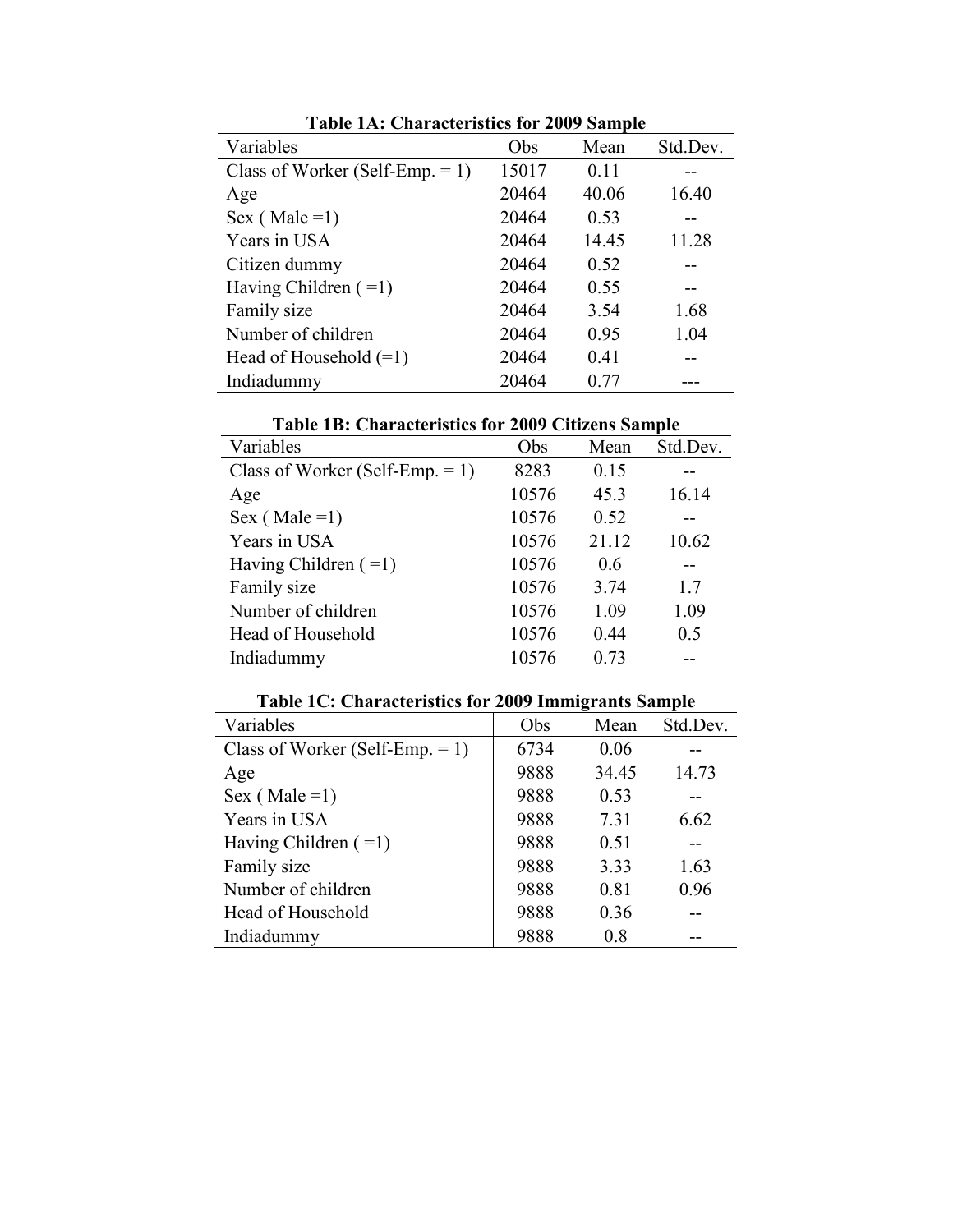|                        |              |                                                                                                                                                                                                                               | Tabit 2. I Tobit Specifications. Impact of Eugeation on Class of Worker |             |                               |             |  |
|------------------------|--------------|-------------------------------------------------------------------------------------------------------------------------------------------------------------------------------------------------------------------------------|-------------------------------------------------------------------------|-------------|-------------------------------|-------------|--|
|                        |              | <b>Education Dummy</b>                                                                                                                                                                                                        |                                                                         |             | <b>Higher Education Dummy</b> |             |  |
| Independent            |              |                                                                                                                                                                                                                               |                                                                         |             |                               |             |  |
| Variables              | (1)          | (2)                                                                                                                                                                                                                           | (3)                                                                     | (4)         | (5)                           | (6)         |  |
|                        |              |                                                                                                                                                                                                                               |                                                                         |             |                               |             |  |
| <b>Education dummy</b> | $-0.0705***$ |                                                                                                                                                                                                                               | $-0.0774***$                                                            | $-0.257***$ | $-0.278***$                   | $-0.265***$ |  |
|                        |              | $0.0802***$                                                                                                                                                                                                                   |                                                                         |             |                               |             |  |
|                        | (0.00847)    | (0.00874)                                                                                                                                                                                                                     | (0.00879)                                                               | (0.0293)    | (0.0304)                      | (0.0305)    |  |
| Years in USA           |              | $0.0188***$                                                                                                                                                                                                                   | $0.0132***$                                                             |             | $0.0179***$                   | $0.0125***$ |  |
|                        |              | (0.00159)                                                                                                                                                                                                                     | (0.00181)                                                               |             | (0.00158)                     | (0.00180)   |  |
| Age                    |              | $0.0147***$                                                                                                                                                                                                                   | $0.0147***$                                                             |             | $0.0152***$                   | $0.0152***$ |  |
|                        |              | (0.00139)                                                                                                                                                                                                                     | (0.00139)                                                               |             | (0.00139)                     | (0.00139)   |  |
| Sex dummy              |              | $0.234***$                                                                                                                                                                                                                    | $0.247***$                                                              |             | $0.231***$                    | $0.244***$  |  |
|                        |              | (0.0299)                                                                                                                                                                                                                      | (0.0301)                                                                |             | (0.0299)                      | (0.0300)    |  |
| Citizen Dummy          |              |                                                                                                                                                                                                                               | $0.236***$                                                              |             |                               | $0.232***$  |  |
|                        |              |                                                                                                                                                                                                                               | (0.0368)                                                                |             |                               | (0.0368)    |  |
| Constant               | $-0.907***$  | $-1.974***$                                                                                                                                                                                                                   | $-2.051***$                                                             | $-1.052***$ | $-2.157***$                   | $-2.228***$ |  |
|                        | (0.0409)     | (0.0675)                                                                                                                                                                                                                      | (0.0686)                                                                | (0.0242)    | (0.0583)                      | (0.0596)    |  |
|                        |              |                                                                                                                                                                                                                               |                                                                         |             |                               |             |  |
| Observations           | 15,017       | 15,017                                                                                                                                                                                                                        | 15,017                                                                  | 15,017      | 15,017                        | 15,017      |  |
|                        |              | $P_1$ $P_2$ $P_3$ $P_4$ $P_5$ $P_6$ $P_7$ $P_8$ $P_9$ $P_9$ $P_9$ $P_9$ $P_9$ $P_9$ $P_9$ $P_9$ $P_9$ $P_9$ $P_9$ $P_9$ $P_9$ $P_9$ $P_9$ $P_9$ $P_9$ $P_9$ $P_9$ $P_9$ $P_9$ $P_9$ $P_9$ $P_9$ $P_9$ $P_9$ $P_9$ $P_9$ $P_9$ |                                                                         |             |                               |             |  |

Robust Standard errors in parentheses \*\*\* p<0.01, \*\* p<0.05, \* p<0.1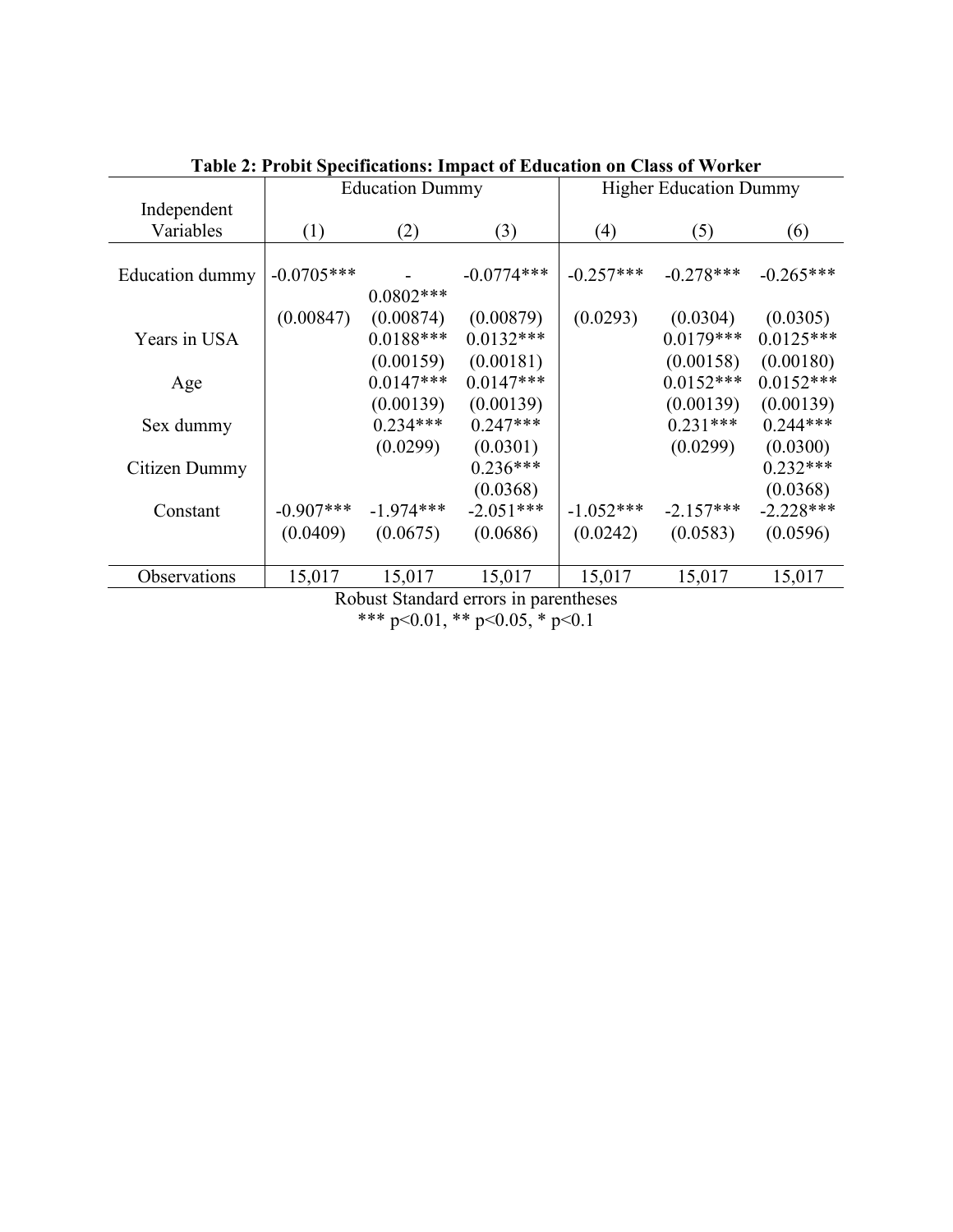|                              | (1)            | (2)                   |
|------------------------------|----------------|-----------------------|
| <b>Independent Variables</b> | With Education | With Higher Education |
|                              | Dummy          | Dummy                 |
|                              |                |                       |
| Education                    | $-0.117***$    | $-0.433***$           |
|                              | (0.0148)       | (0.0543)              |
| Years in USA                 | $0.0130***$    | $0.0124***$           |
|                              | (0.00181)      | (0.00180)             |
| Age                          | $0.0143***$    | $0.0148***$           |
|                              | (0.00140)      | (0.00139)             |
| Sex dummy                    | $0.247***$     | $0.245***$            |
|                              | (0.0301)       | (0.0301)              |
| Citizen Dummy                | $-0.0286$      | 0.0727                |
|                              | (0.0884)       | (0.0560)              |
| Education*Citizen            | $0.0603***$    | $0.245***$            |
|                              | (0.0184)       | (0.0658)              |
| Constant                     | $-1.857***$    | $-2.094***$           |
|                              | (0.0898)       | (0.0689)              |
| Observations                 | 15,017         | 15,017                |

#### **Table 3: Probit Specifications: Interactive Impact of Education and Citizenship on Class of Worker**

 $p<0.01$ , \*\*  $p<0.05$ , \*  $p<0.1$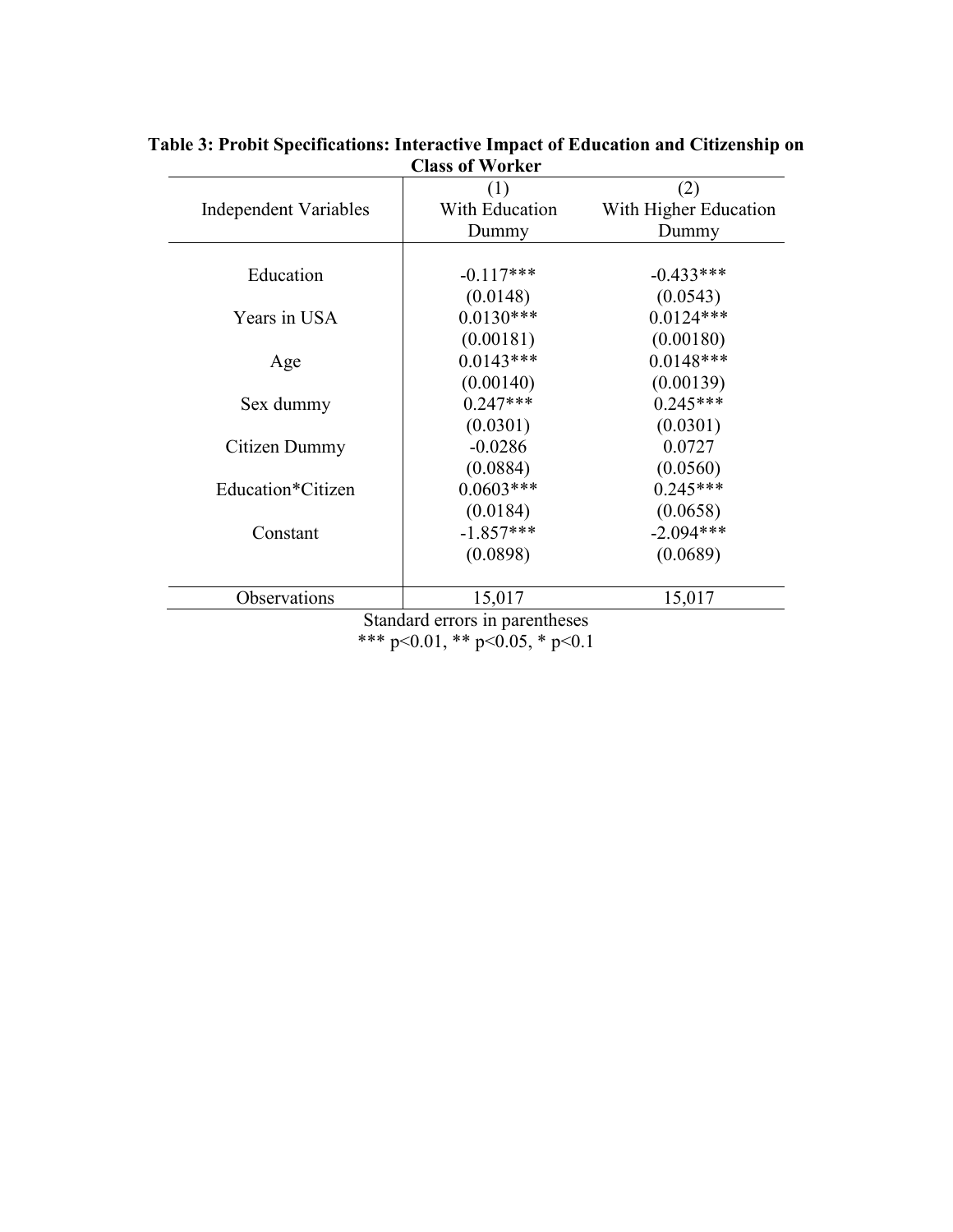|                                         |                        |                |                          | $n_1$ : Number of obs = 1638<br>$n_2$ : Number of obs = 1638 |                      |                      |
|-----------------------------------------|------------------------|----------------|--------------------------|--------------------------------------------------------------|----------------------|----------------------|
| Variable                                | Mean                   | Std. Err.      | Z                        | P > z                                                        |                      | [95% Conf. Interval] |
| Citizen dummy<br><b>Immigrant Dummy</b> | 0.76<br>0.246          | 0.016<br>0.016 |                          |                                                              | 0.737508<br>0.221024 | 0.778976<br>0.262492 |
| diff                                    | 0.52<br>under Ho:<br>. | 0.01<br>0.02   | 29.56<br>$\cdot$ $\cdot$ | 0                                                            | 0.487161             | 0.545806             |

#### **Table 4A: Two-sample test of proportion:Self –Employed Sample**

Note 1: diff = proportion (citizen) – proportion (non-citizen)  $z = 29.56$ 

Ho: diff =  $0$ ; H<sub>1</sub>: diff = 0; $Pr(Z < z) = 0.00$ 

H<sub>a</sub>: diff > 0;  $Pr(Z > z) = 0.00$ H<sub>b</sub>: diff < 0;  $Pr(Z < z) = 1.00$ 

# **Table 4B: Two-sample test of proportion: Self –Employed, Higher Educated Sample**  $n_1$ : Number of obs = 1043

 $n_2$ : Number of obs = 1043

| Variable               | Mean      | Std. Err. | Z       | P > Z |                     | [95% Conf. Interval] |
|------------------------|-----------|-----------|---------|-------|---------------------|----------------------|
|                        |           |           |         |       |                     |                      |
| Citizen dummy          | 0.22      | 0.01      |         |       | 0.1971961 0.2476745 |                      |
| <b>Immigrant Dummy</b> | 0.76      | 0.01      |         |       | 0.7502014           | 0.8010558            |
|                        |           |           |         |       |                     |                      |
| diff                   | $-0.55$   | 0.02      |         |       | $-0.589020$         | $-0.517367$          |
|                        | under Ho: | 0.02      | $-2521$ |       |                     |                      |

Note 1: diff = proportion (citizen) – proportion (non-citizen)

 $z = 29.5616$ Ho: diff =  $0$ ; H<sub>1</sub>: diff = 0;  $Pr(Z < z) = 0.0000$ H<sub>a</sub>: diff > 0;  $Pr(Z > z) = 0.0000$ H<sub>b</sub>: diff < 0;  $Pr(Z < z) = 1.0000$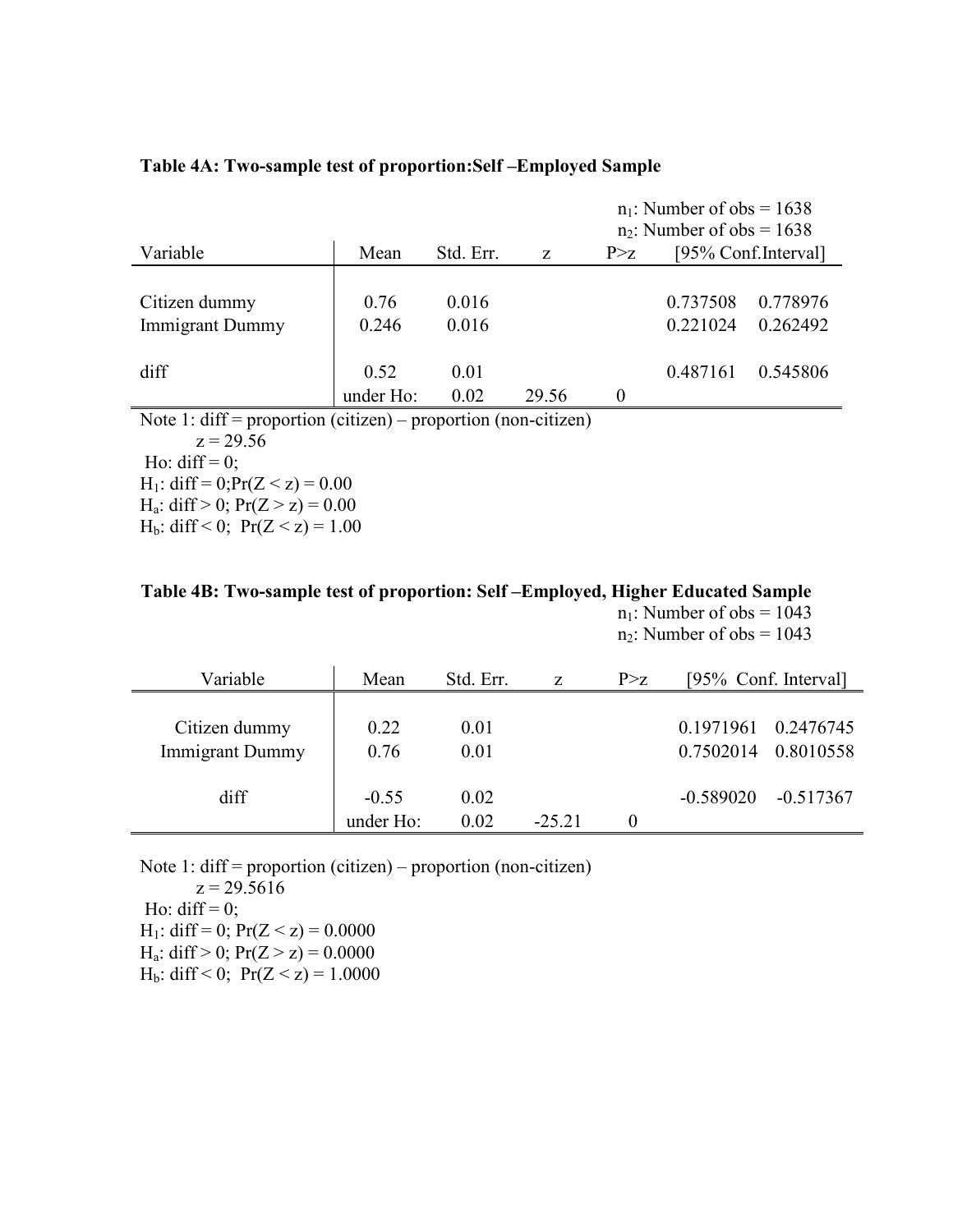|                    | <b>Table 5A: Probit Specifications: Inclusion of Additional Controls</b> |                                      |                |             |  |  |  |
|--------------------|--------------------------------------------------------------------------|--------------------------------------|----------------|-------------|--|--|--|
|                    | (1)                                                                      | (2)                                  | (3)            | (4)         |  |  |  |
| Independent        | With Education                                                           | With Higher                          | With Education | With Higher |  |  |  |
| Variables          | Dummy                                                                    | Education                            | Dummy          | Education   |  |  |  |
|                    |                                                                          | Dummy                                |                | Dummy       |  |  |  |
|                    |                                                                          |                                      |                |             |  |  |  |
| Education          | $-0.0972***$                                                             | $-0.368***$                          | $-0.0974***$   | $-0.368***$ |  |  |  |
|                    | (0.0151)                                                                 | (0.0553)                             | (0.0152)       | (0.0556)    |  |  |  |
| Years in USA       | $0.0146***$                                                              | $0.0141***$                          | $0.0146***$    | $0.0141***$ |  |  |  |
|                    | (0.00182)                                                                | (0.00182)                            | (0.00183)      | (0.00182)   |  |  |  |
| Age                | $0.0147***$                                                              | $0.0151***$                          | $0.0148***$    | $0.0152***$ |  |  |  |
|                    | (0.00140)                                                                | (0.00140)                            | (0.00142)      | (0.00141)   |  |  |  |
| Sex dummy          | $0.242***$                                                               | $0.240***$                           | $0.248***$     | $0.247***$  |  |  |  |
|                    | (0.0302)                                                                 | (0.0302)                             | (0.0341)       | (0.0341)    |  |  |  |
| Citizen dummy      | $-0.0354$                                                                | 0.0468                               | $-0.0399$      | 0.0444      |  |  |  |
|                    | (0.0888)                                                                 | (0.0563)                             | (0.0889)       | (0.0564)    |  |  |  |
| Education*Citizen  | $0.0508***$                                                              | $0.210***$                           | $0.0516***$    | $0.212***$  |  |  |  |
|                    | (0.0185)                                                                 | (0.0663)                             | (0.0186)       | (0.0664)    |  |  |  |
| <b>Family Size</b> | $0.0678***$                                                              | $0.0688***$                          | $0.0464***$    | $0.0469***$ |  |  |  |
|                    | (0.00905)                                                                | (0.00902)                            | (0.0125)       | (0.0125)    |  |  |  |
| Household dummy    |                                                                          |                                      | $-0.171**$     | $-0.175**$  |  |  |  |
|                    |                                                                          |                                      | (0.0721)       | (0.0721)    |  |  |  |
| Household*Family   |                                                                          |                                      | $0.0429**$     | $0.0437**$  |  |  |  |
|                    |                                                                          |                                      | (0.0176)       | (0.0176)    |  |  |  |
| Constant           | $-2.200***$                                                              | $-2.397***$                          | $-2.116***$    | $-2.312***$ |  |  |  |
|                    | (0.102)                                                                  | (0.0807)                             | (0.107)        | (0.0873)    |  |  |  |
|                    |                                                                          |                                      |                |             |  |  |  |
| Observations       | 15,017                                                                   | 15,017                               | 15,017         | 15,017      |  |  |  |
|                    |                                                                          | $C$ tondord organizacja novem thogga |                |             |  |  |  |

Standard errors in parentheses \*\*\* p<0.01, \*\* p<0.05, \* p<0.1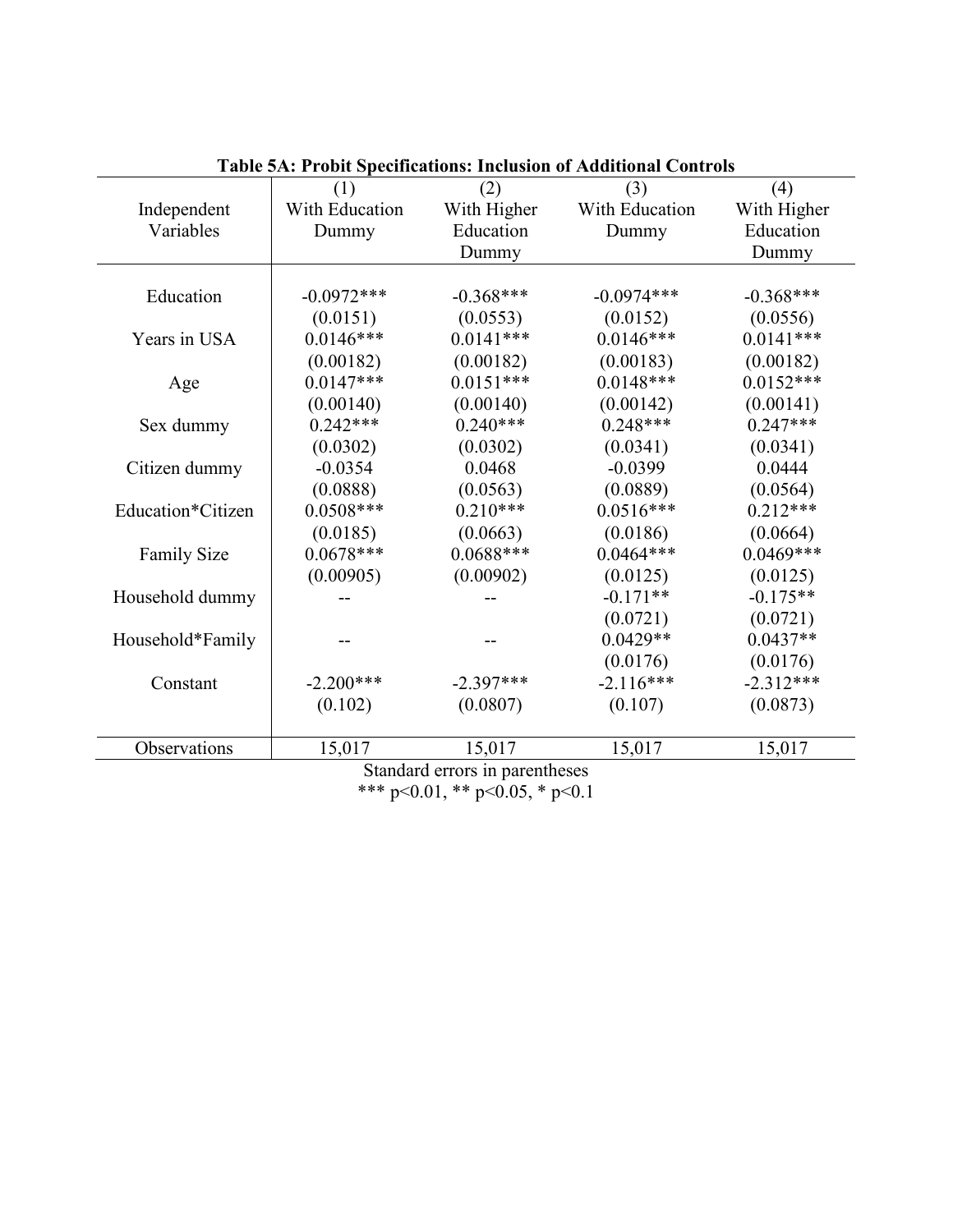|                   |                |                                | <b>Table 5B: Probit Specifications: Robustness - More Controls</b> |             |
|-------------------|----------------|--------------------------------|--------------------------------------------------------------------|-------------|
|                   | (1)            | (2)                            | (3)                                                                | (4)         |
| Independent       | With Education | With Higher                    | With Education                                                     | With Higher |
| Variables         | Dummy          | Education                      | Dummy                                                              | Education   |
|                   |                | Dummy                          |                                                                    | Dummy       |
|                   |                |                                |                                                                    |             |
| Education dummy   | $-0.118***$    | $-0.442***$                    | $-0.107***$                                                        | $-0.406***$ |
|                   | (0.0149)       | (0.0547)                       | (0.0149)                                                           | (0.0550)    |
| Years in USA      | $0.0153***$    | $0.0147***$                    | $0.0151***$                                                        | $0.0146***$ |
|                   | (0.00184)      | (0.00183)                      | (0.00183)                                                          | (0.00183)   |
| Age               | $0.0130***$    | $0.0135***$                    | $0.0136***$                                                        | $0.0140***$ |
|                   | (0.00143)      | (0.00143)                      | (0.00143)                                                          | (0.00143)   |
| Sex dummy         | $0.260***$     | $0.257***$                     | $0.250***$                                                         | $0.249***$  |
|                   | (0.0303)       | (0.0302)                       | (0.0303)                                                           | (0.0303)    |
| Citizen dummy     | $-0.0560$      | 0.0392                         | $-0.0372$                                                          | 0.0429      |
|                   | (0.0890)       | (0.0566)                       | (0.0891)                                                           | (0.0566)    |
| Education*Citizen | $0.0597***$    | $0.249***$                     | $0.0527***$                                                        | $0.225***$  |
|                   | (0.0185)       | (0.0662)                       | (0.0186)                                                           | (0.0664)    |
| Child dummy       | $0.245***$     | $0.248***$                     |                                                                    |             |
|                   | (0.0308)       | (0.0309)                       |                                                                    |             |
| No. of children   |                |                                | $0.130***$                                                         | $0.131***$  |
|                   |                |                                | (0.0132)                                                           | (0.0132)    |
| Constant          | $-1.985***$    | $-2.221***$                    | $-2.035***$                                                        | $-2.247***$ |
|                   | (0.0927)       | (0.0723)                       | (0.0934)                                                           | (0.0725)    |
| Observations      | 15,017         | 15,017                         | 15,017                                                             | 15,017      |
|                   |                | Standard errors in parentheses |                                                                    |             |

\*\*\* p<0.01, \*\* p<0.05, \* p<0.1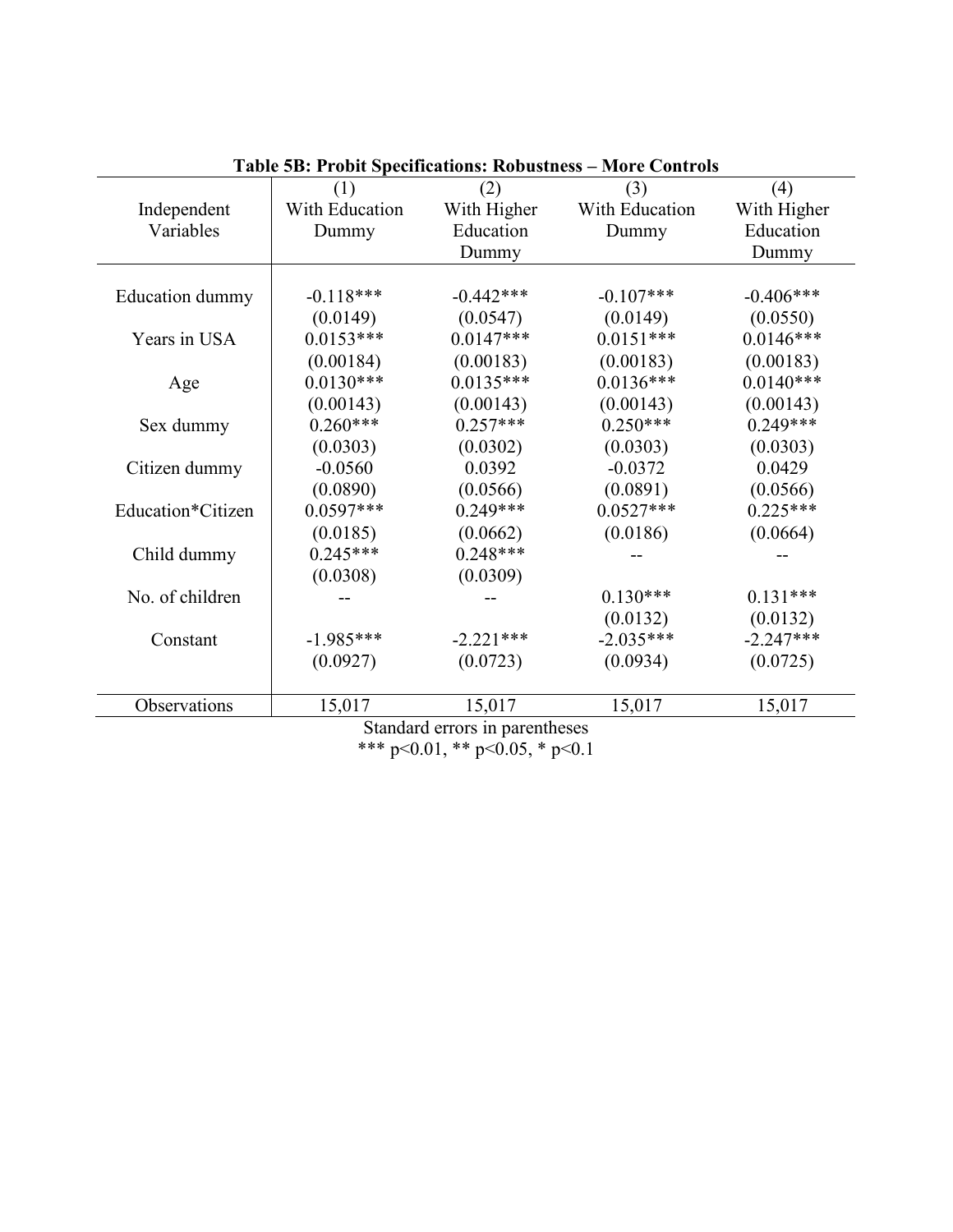|                    |             | Table o: Probit Specifications: (2007 sample) |             |             |                               |             |
|--------------------|-------------|-----------------------------------------------|-------------|-------------|-------------------------------|-------------|
|                    |             | <b>Education Dummy</b>                        |             |             | <b>Higher Education Dummy</b> |             |
| Independent        | (1)         | (2)                                           | (3)         | (4)         | (5)                           | (6)         |
| Variables          |             |                                               |             |             |                               |             |
|                    |             |                                               |             |             |                               |             |
| Education dummy    | $-0.113***$ | $-0.104***$                                   | $-0.105***$ | $-0.403***$ | $-0.370***$                   | $-0.377***$ |
|                    | (0.0149)    | (0.0153)                                      | (0.0155)    | (0.0543)    | (0.0556)                      | (0.0561)    |
| Years in USA       | $0.0151***$ | $0.0159***$                                   | $0.0161***$ | $0.0146***$ | $0.0154***$                   | $0.0156***$ |
|                    | (0.00182)   | (0.00184)                                     | (0.00184)   | (0.00181)   | (0.00183)                     | (0.00184)   |
| Age                | $0.0131***$ | $0.0134***$                                   | $0.0131***$ | $0.0135***$ | $0.0138***$                   | $0.0135***$ |
|                    | (0.00134)   | (0.00134)                                     | (0.00137)   | (0.00133)   | (0.00134)                     | (0.00136)   |
| Sex dummy          | $0.283***$  | $0.279***$                                    | $0.256***$  | $0.279***$  | $0.276***$                    | $0.253***$  |
|                    | (0.0318)    | (0.0318)                                      | (0.0363)    | (0.0318)    | (0.0317)                      | (0.0363)    |
| Citizen dummy      | $-0.180**$  | $-0.194**$                                    | $-0.201**$  | $-0.0286$   | $-0.0481$                     | $-0.0537$   |
|                    | (0.0915)    | (0.0918)                                      | (0.0922)    | (0.0575)    | (0.0577)                      | (0.0579)    |
| Education*Citizen  | $0.0755***$ | $0.0721***$                                   | $0.0727***$ | $0.276***$  | $0.261***$                    | $0.263***$  |
|                    | (0.0190)    | (0.0191)                                      | (0.0192)    | (0.0674)    | (0.0679)                      | (0.0681)    |
| <b>Family Size</b> |             | $0.0409***$                                   | 0.00611     |             | $0.0414***$                   | 0.00588     |
|                    |             | (0.00914)                                     | (0.0127)    |             | (0.00911)                     | (0.0127)    |
| Household          |             |                                               | $-0.208***$ |             |                               | $-0.214***$ |
| dummy              |             |                                               |             |             |                               |             |
|                    |             |                                               | (0.0708)    |             |                               | (0.0709)    |
| Fam size *         |             |                                               | $0.0700***$ |             |                               | $0.0714***$ |
| Household          |             |                                               |             |             |                               |             |
|                    |             |                                               | (0.0178)    |             |                               | (0.0179)    |
| Constant           | $-1.783***$ | $-1.973***$                                   | $-1.832***$ | $-2.024***$ | $-2.197***$                   | $-2.055***$ |
|                    | (0.0912)    | (0.103)                                       | (0.108)     | (0.0681)    | (0.0790)                      | (0.0854)    |
|                    |             |                                               |             |             |                               |             |
| Observations       | 13,587      | 13,587                                        | 13,587      | 13,587      | 13,587                        | 13,587      |
|                    |             | Robust standard errors in parentheses         |             |             |                               |             |

**Table 6: Probit Specifications: (2007 sample)**

\*\*\* p<0.01, \*\* p<0.05, \* p<0.1